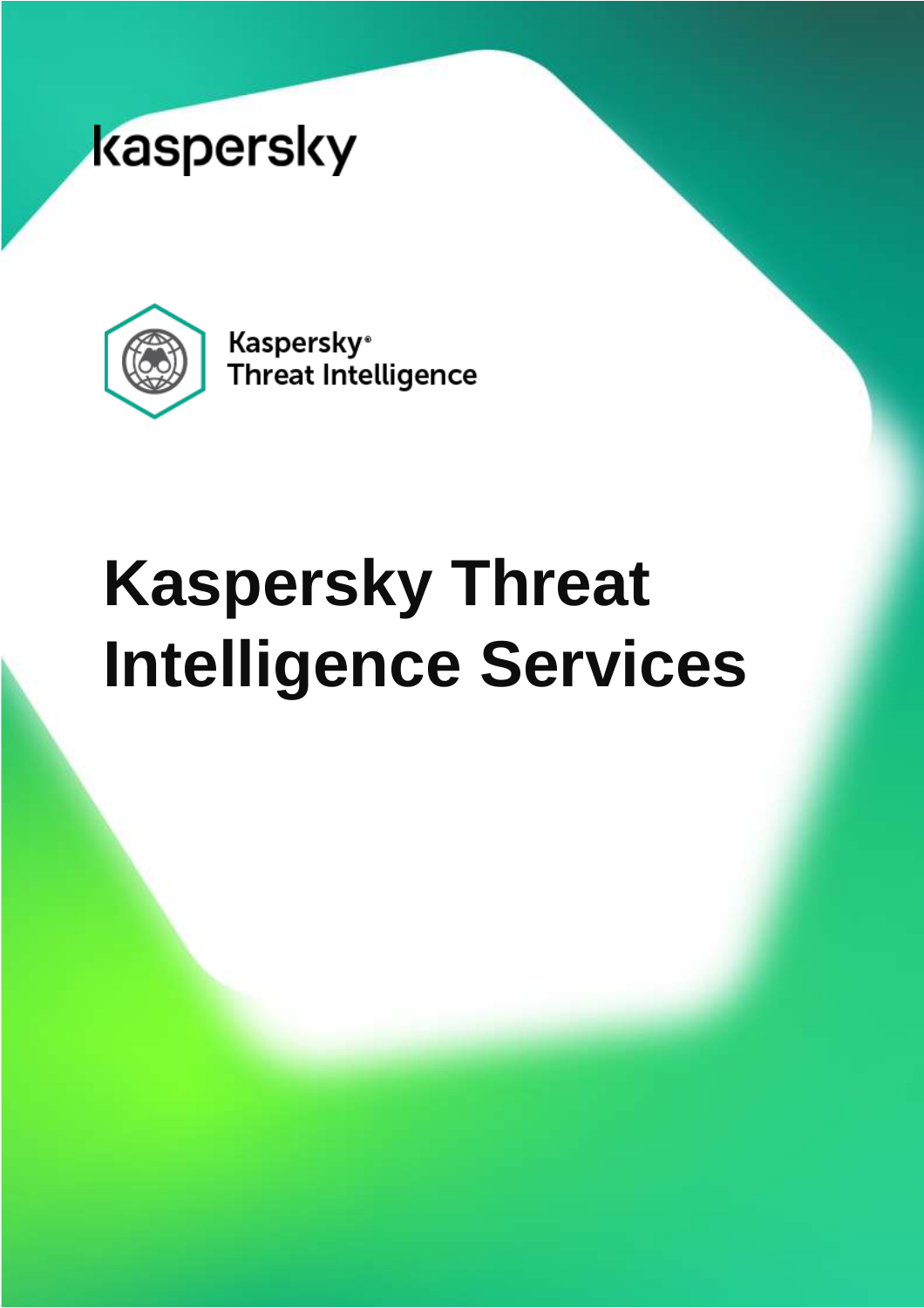

#### **Table of Contents**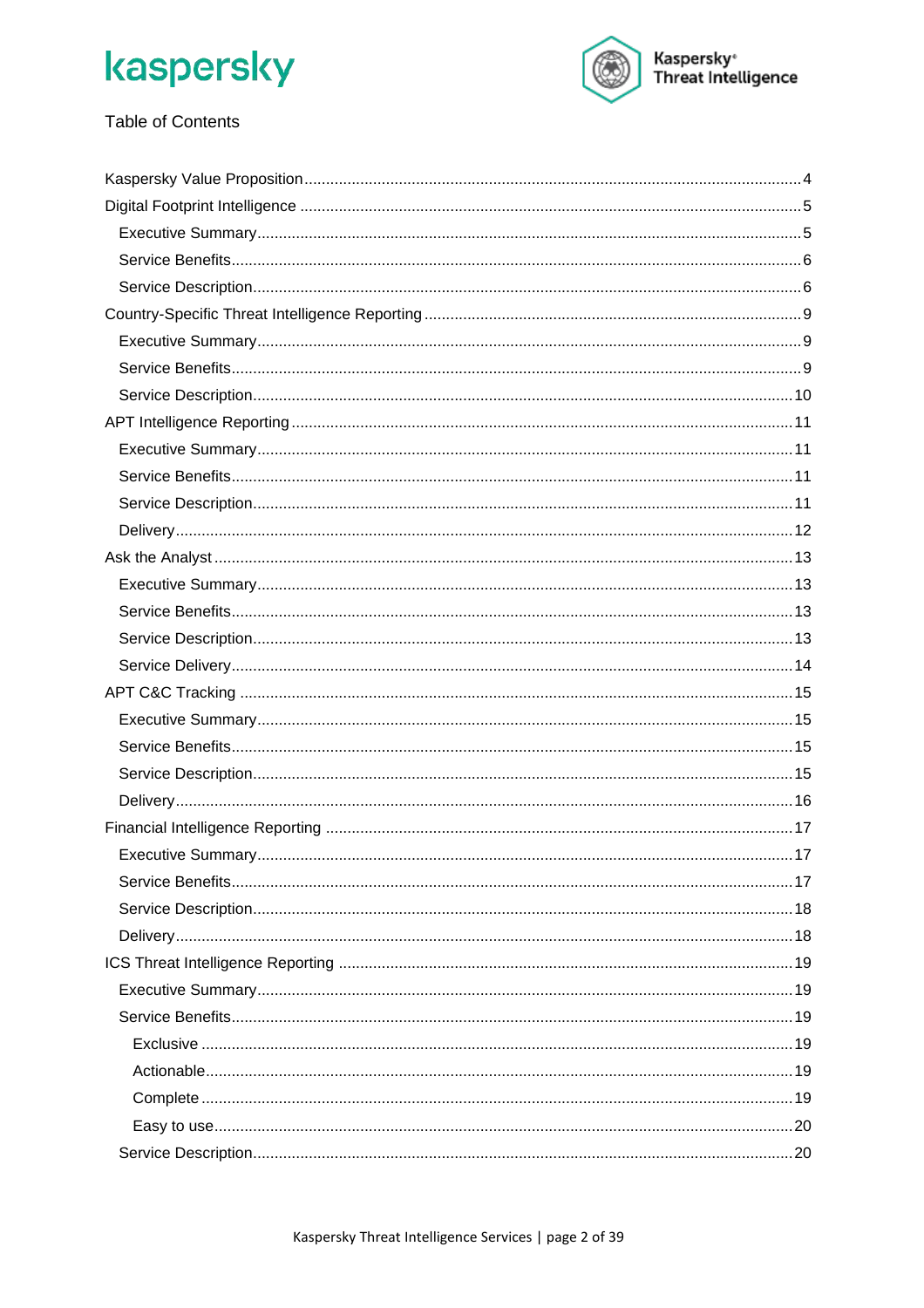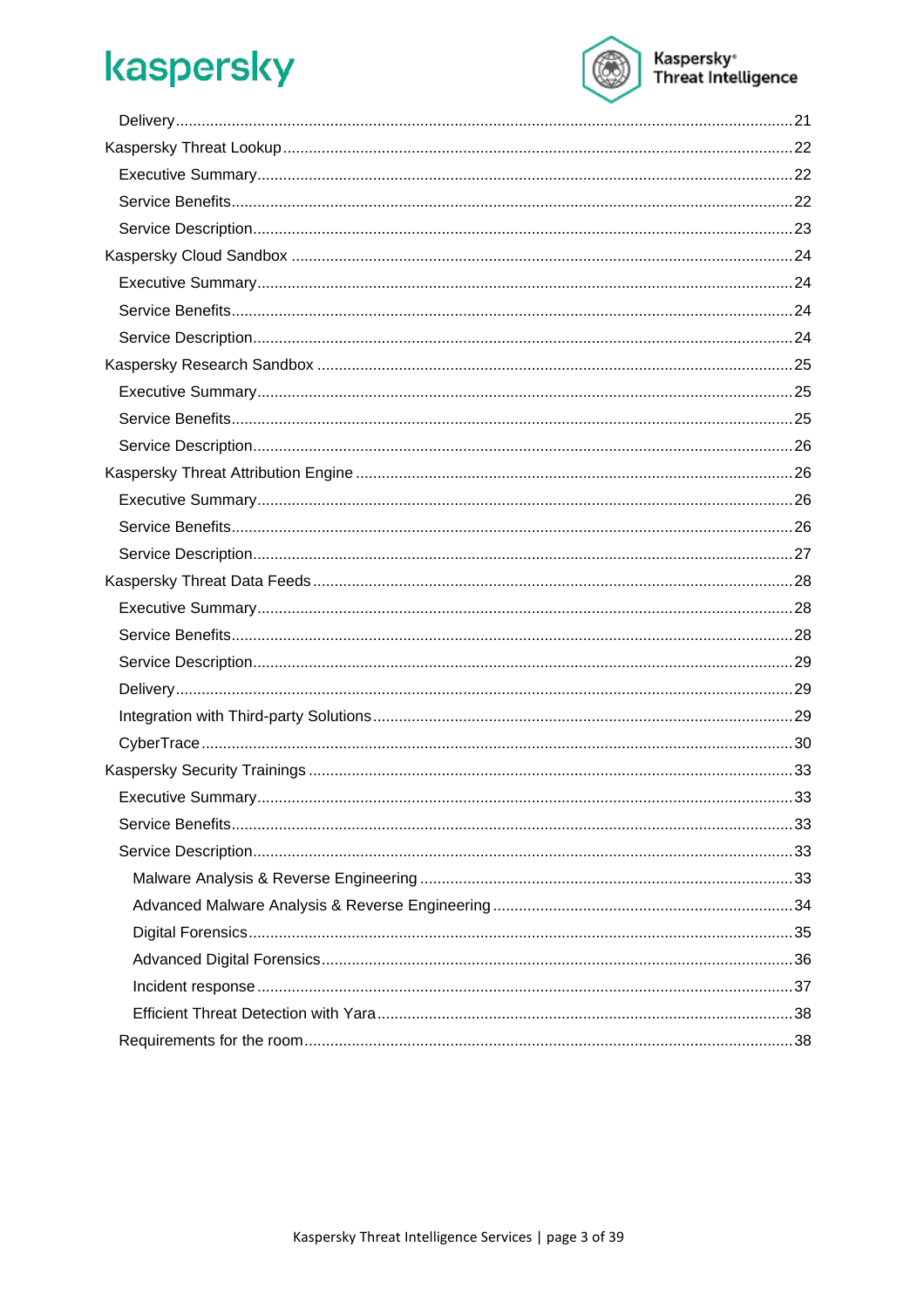

### <span id="page-3-0"></span>**Kaspersky Value Proposition**

Kaspersky is a global cybersecurity company founded in 1997. Kaspersky's deep threat intelligence and security expertise is constantly transforming into security solutions and services to protect businesses, critical infrastructure, governments and consumers around the globe. The company's comprehensive security portfolio includes leading endpoint protection and a number of specialized security solutions and services to fight sophisticated and evolving digital threats. Over 400 million users are protected by Kaspersky technologies and we help 270,000 corporate clients protect what matters most to them.

We are one of the world's fastest-growing cybersecurity companies and the largest one that is privately-owned. With a holding registered in the United Kingdom, we operate in 200 countries and territories and have 35 offices in 31 countries. Over 4,000 highly-qualified specialists work for Kaspersky.

Kaspersky utilizes advanced threats analysis, vulnerability research, forensics and investigations to help customers to protect their online services and reputation. It works together with the global IT security community, international organizations, national and regional law enforcement agencies (e.g. INTERPOL, Europol, Microsoft Digital Crimes Unit, The National High-Tech Crime Unit (NHTCU) of the Netherlands' Police Agency and The City of London Police), as well as Computer Emergency Response Teams (CERTs) worldwide. During investigations, Kaspersky's security experts provide technical expertise and focus their research on analysing malware.

Kaspersky has supported INTERPOL's launch of a new Digital Forensics Laboratory as part of the Digital Crime Centre at the Global Complex for Innovation (IGCI) in Singapore. The Digital Forensics Laboratory is responsible for carrying out the technical part of INTERPOL's investigations into cyberincidents. It uses cutting-edge techniques and software to analyse malware, identifying and presenting evidence of illegal actions to help prosecute criminals.

Kaspersky also takes part in joint cyber threat investigations with companies and organizations including Adobe, AlienVault Labs, Dell SecureWorks, CrowdStrike, OpenDNS Security Research Team, GoDaddy Network Abuse Department, Seculert, SurfNET, Kyrus Tech Inc. and Honeynet Project.



Most Tested. Most Awarded. Kaspersky Protection.\*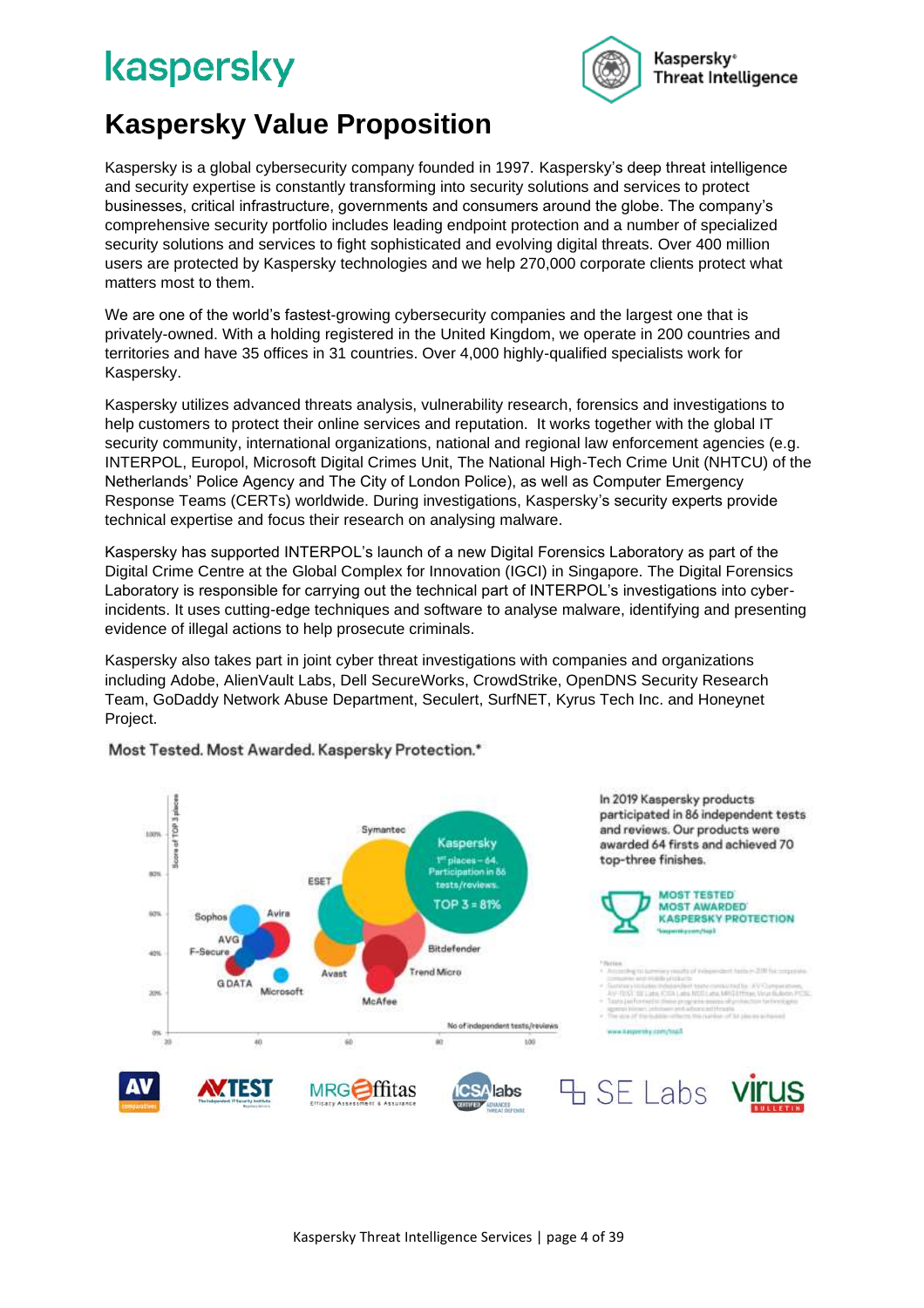

## <span id="page-4-0"></span>**Digital Footprint Intelligence**

### <span id="page-4-1"></span>**Executive Summary**

Kaspersky proposes **Digital Footprint Intelligence** service for the Customer, including the following works:

- **Network Reconnaissance and Vulnerability Analysis** open-source intelligence (OSINT) semipassive methods are used at this stage; that is only methods that appear like normal Internet traffic and behavior: WHOIS, inactive analysis of public Internet sites, requests to search engines, DNS requests, etc. Among others, centralized resources to detect available network services and their versions based on port scanning periodically performed by these services (such as Shodan, censys.io, scans.io) are used. The experts also will use specialized tools for massive information gathering (like Maltego), and provide identification of services versions and analysis of potential vulnerabilities based on publicly available information.
- **Malware and Cyber-Attack Tracking Analysis** multiple Kaspersky internal resources are used for monitoring and tracking of actions of various malware (including ones used by cyber-criminals for sophisticated fraud), cyber-criminal and cyber-espionage campaigns. The following resources will be analyzed: Kaspersky Security Network (KSN) containing about a petabyte of malicious and potentially malicious samples, a botnet tracking system used to monitor botnet activities, Passive DNS records, as well as C&C sinkholes for certain malware. Records on IP addresses and domain names of victims of advance persistent threat (APT) sophisticated malware will be analyzed separately to detect the Customer's resources if any.
- **Data Leakage and Underground Activities Analysis** the Service Provider analyzes dumps of compromised accounts that became publicly available as a result of various breaches, as well as compromised data available on various hacker forums of limited access. Information on deals on underground forums will be checked for presence of the Customer's resources, clients or employees. In particular, we can reveal attempts to hire insiders, as well as malicious insiders trying to sell access or data, discussions about attack plans, or opened bounties (rewards) for compromising your company.
- **Threat analysis and report preparation**. At this stage the Service Provider analyze threats actual for the Customer, and prepares a report containing description of threat intelligence results and recommendations on further remediation actions.



Knowing about the weakest spots and having recommendations from Kaspersky will allow you to fix the vulnerabilities and avoid possible negative impact on system from cybercriminal attacks or insiders.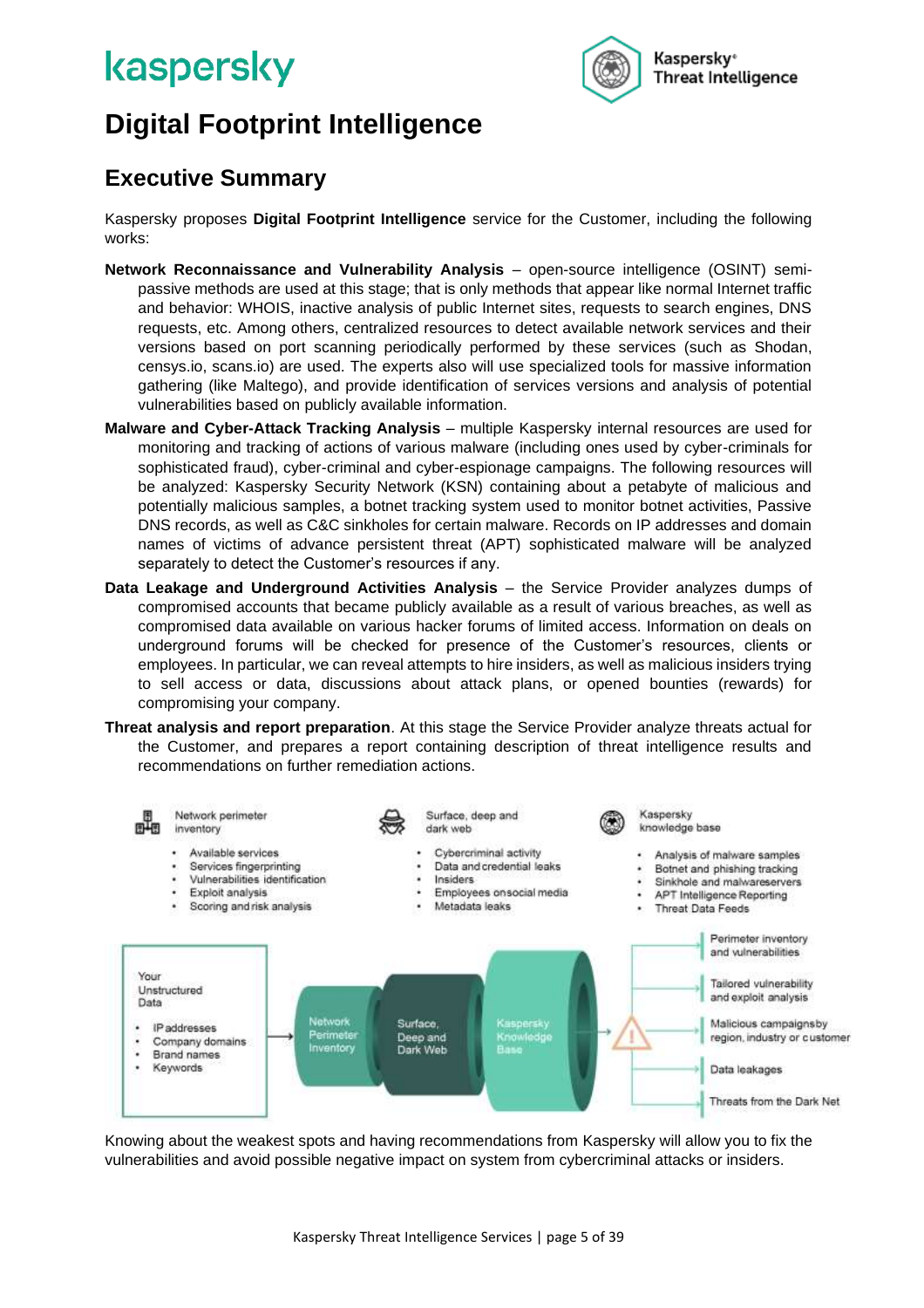

**Digital Footprint Intelligence service** has no impact on the integrity and availability of the network resources being inspected. The service is based on non-intrusive network reconnaissance methods, and analysis of information available in open sources and resources of limited access.

### <span id="page-5-0"></span>**Service Benefits**

**Digital Footprint Intelligence** helps to recognize the best way to mount an attack against the organization, identify routes and information, which is available to an attacker specifically targeting the Customer and more. Our experts piece together a comprehensive picture of your current attack status, identifying weak-spots ripe for exploitation, and revealing evidence of past, present and planned attacks.

### <span id="page-5-1"></span>**Service Description**

Service is available in Threat Intelligence Portal and provides notifications about detected vulnerabilities that may reduce the level of protection of your organization.

Threat notifications may include information about compromised credentials, data leakages, vulnerable services on the network perimeter, insider threats, and many more.

Threat notifications are displayed on the **Threats** tab of the **Digital Footprint page**. The **Threat risks circle** chart represents the total number of the detected vulnerabilities and their danger level (*Critical, High, Medium, Low, Info*).

| $0$ APT Reporting $\star$                                          | <b>ED</b> Financial Reporting<br>CS Reporting | A Threat Lookup + | C Cloud Sandbox | <b>@ Digital Footprint</b> | <b>Ba</b> Deta Feeds + |        |
|--------------------------------------------------------------------|-----------------------------------------------|-------------------|-----------------|----------------------------|------------------------|--------|
| $\alpha$                                                           |                                               |                   |                 |                            |                        | Hours. |
| Use the basis (pressurably solution parts at falleds to the desiry |                                               |                   |                 |                            |                        |        |
| Digital Footprint                                                  | Change organization information               |                   |                 |                            |                        |        |
| <b>Threat risks</b><br>Feb 2021 - Feb 2021                         |                                               |                   |                 |                            |                        |        |
|                                                                    |                                               |                   |                 |                            |                        |        |
|                                                                    |                                               |                   |                 |                            |                        |        |
| Critical 3                                                         |                                               |                   |                 |                            |                        |        |
| High 5                                                             |                                               |                   |                 |                            |                        |        |
| - Medium 4<br>10<br>$\equiv$ 1.0w                                  |                                               |                   |                 |                            |                        |        |
| $0$ info<br>法                                                      |                                               |                   |                 |                            |                        | (US    |
|                                                                    |                                               |                   |                 |                            |                        |        |

For each notification, the following data is displayed:

- **Date**. Date and time when the threat was detected.
- **Risk**. Danger level of the detected threat (Critical, High, Medium, Low, Info).
- **Category**. Category of the threat, for example *vulnerability, malware, person, leakage, darknet.* Other threat categories may also appear.
- **Object**. Object associated with the detected threat (domain, IP address, keyword).
- **Threat name.** Description of the threat and recommendations on how to mitigate risks associated with this threat. You can expand or collapse the description and recommendations for better viewing.
- **Label**. Labels associated with the threat (for example, threat name according to the Kaspersky classification, Common Vulnerabilities and Exposures (CVE), or keywords).

You can export notifications on **Threat tab** into CSV format.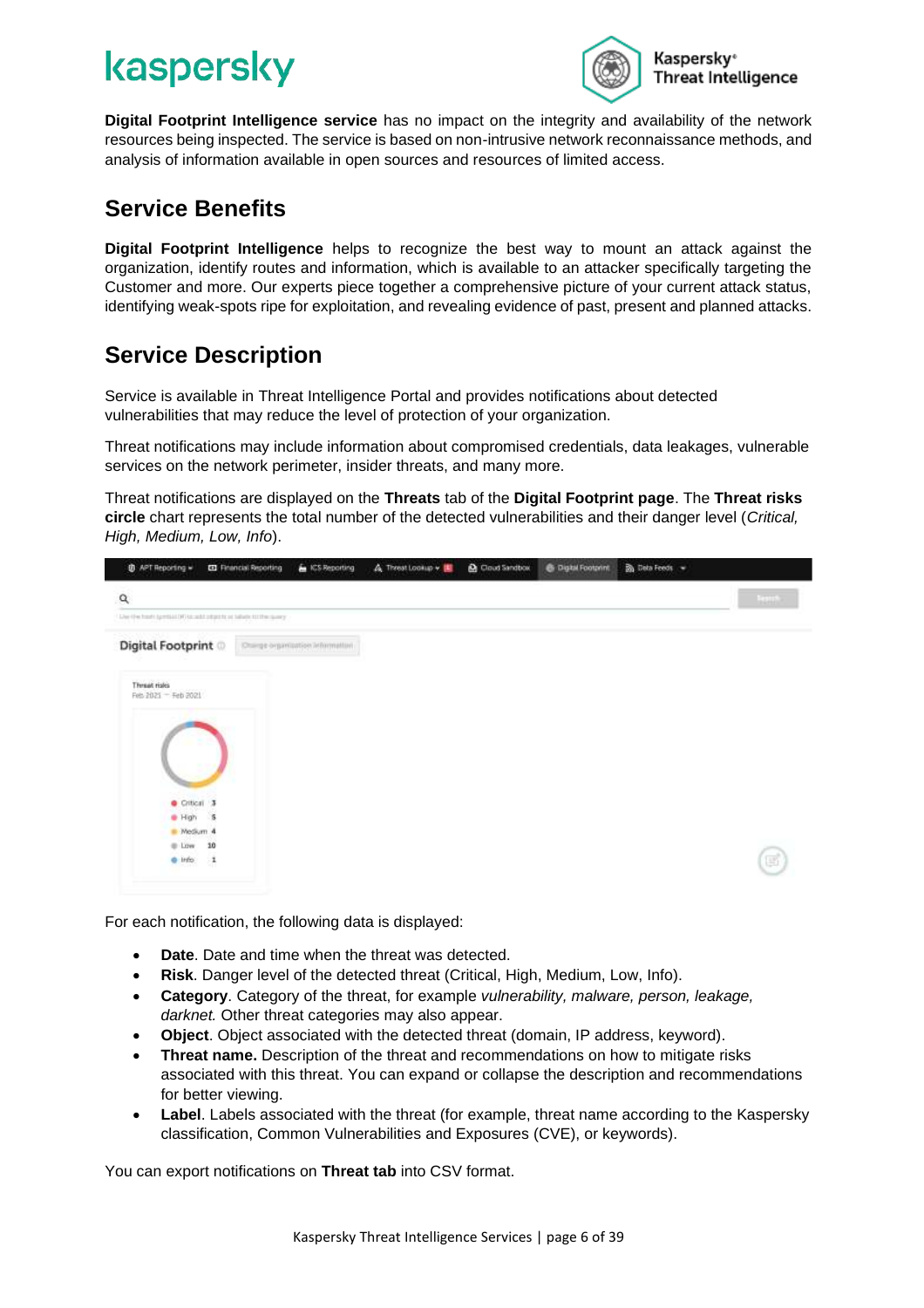

| Thieads:                                                                | <b>Beports</b> |              |                                        |                                                                                               |                                                     |
|-------------------------------------------------------------------------|----------------|--------------|----------------------------------------|-----------------------------------------------------------------------------------------------|-----------------------------------------------------|
| L Export all results                                                    |                |              |                                        |                                                                                               |                                                     |
| Date                                                                    | Rick           | Category     | <b>Bacilier</b><br><b>Object</b>       | PER CARTASTAD<br>Threat name                                                                  | n sa<br>Label                                       |
| Jun 05: 2020 17:57 (3) Low                                              |                | Malware      | <b>SERVICETIVE</b>                     | Detected new communicating samples:<br>> Description<br>3 Necommendations                     | THESE THINK WHAT CARRY                              |
| Jun 05, 2020 1751 11 High                                               |                | Lestage      | <b>JESTIARIZOTT</b>                    | New soman mention on Surface with was discovered<br><b>P</b> Description<br>3 Recommendations | <b>ADjubay</b> Bases                                |
| Jun 05, 2020 17:36 C Low                                                |                | Maware       | <b>OUTSTURF</b>                        | Detected new referrer samples<br>> Description<br>3 Necommendations                           |                                                     |
| CONFIDENTIAL REPORT OF A 1990 FOR A 1990 FOR<br>Jun 05, 2020 11 11 High |                | Malware      | 40500-0<br>LETAIL WE<br><b>FEED</b>    | Subscribe Burg Art Hotels<br>Detected new urb.<br>3 Description<br>P Recommendations          | TRANSMISS APTIMAGE COC<br>anyther and recovered the |
| Jun 05, 2020 17:11 11 High                                              |                | Matwore      | SAFFRIDA CEL                           | Detected new uris.<br>> Description<br><b>Recommendations</b>                                 | TRAVANT STR. MPT ANGERS'S<br><b>Circ</b><br>顶       |
| Jun 05, 2020 1701 13 Low                                                |                | Person<br>we | <b>BUYUMLOOTT</b><br><b>CONTRACTOR</b> | Employee email address discovered<br>3 Description                                            | $\pm$ unt                                           |

In addition to notifications, each quarter the Customer will obtain a report containing description of actual notable threats related to the Customer, as well as additional information on detailed technical analysis results. Reports are delivered via threat intelligence portal. Each report includes the following information:

- **Identification of threat vectors.** Identification and status analysis of externally available critical components of your network, including ATMs, video surveillance, and other systems using mobile technologies, employee social network profiles and personal email accounts, which are potential targets for attack.
- **Malware and cyberattack tracking analysis.** Identification, monitoring, and analysis of any active or inactive malware samples targeting your organization, any past or present botnet activity, and any suspicious network-based activity.
- **Third-party attacks.** Evidence of threats and botnet activity specifically targeting your customers, partners, and subscribers, whose infected systems could then be used to attack your organization.
- **Information leakage.** Through discreet monitoring of underground online forums and communities, Kaspersky experts discover whether hackers are discussing attack plans with your organization in mind or, for example, if an unscrupulous employee is trading information.
- **Current attack status.** APT attacks can continue undetected for many years. If a current attack affecting your organization's infrastructure is detected, Kaspersky experts provide advice on effective remediation.

For each Digital Footprint Intelligence report, Kaspersky Threat Intelligence Portal displays the following information:

- **Date.** Date when the Digital Footprint Intelligence report was added.
- **Report name.** Digital Footprint Intelligence report name. For each Digital Footprint Intelligence report, a brief description is available.
- **Time interval.** Time interval for which the Digital Footprint Intelligence report was generated (quarter, by default).

Any user of the group that has access to the **Digital Footprint Intelligence service** can view current information about the organization. To update information about the organization, additional rights must be granted to the user. Kaspersky experts can also view and, if necessary, edit information. The information about the organization is updated in Kaspersky Threat Intelligence Portal only after a Kaspersky expert's approval. Before the approval, the user that updated organization information can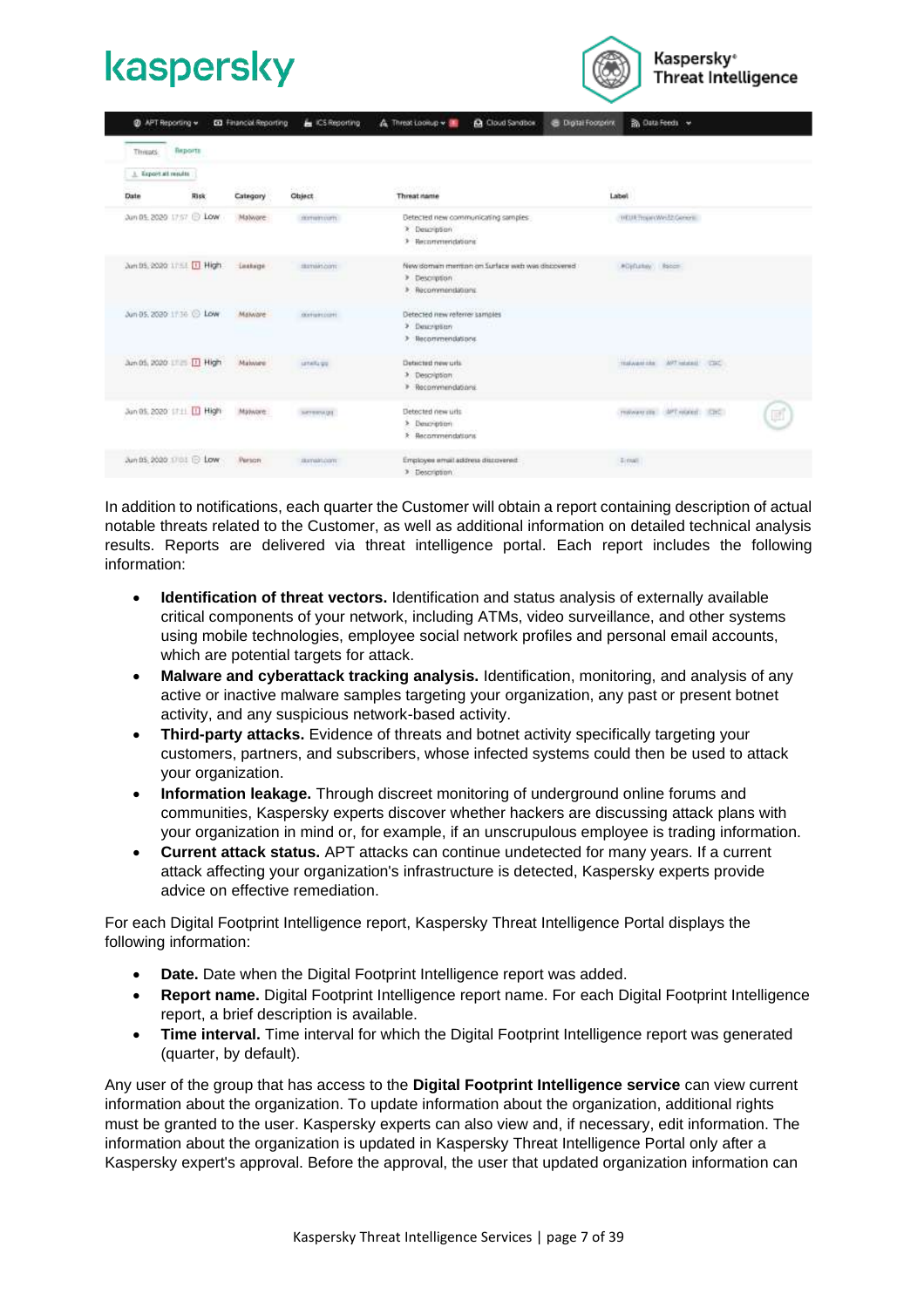

view both the current and edited versions. Right after the Kaspersky expert approves the changes, only updated information is available for all users.

Kaspersky experts use the following information in the research:

- Domains and subdomains
- Network (CIDR or range)
- IP addresses
- Keywords related to the organization brand or product name
- Names of subsidiaries

You can also provide any additional information that can help to improve research.

Make sure the information you provide does not include personal data.

If you receive information on resources that are not relevant to your organization, you can specify these resources in the **The following data is explicitly excluded from the research** field (see the procedure below). Before adding a resource to the list of excluded ones, check the information about the organization that was provided earlier and make sure that other users in your organization did not request information about this resource.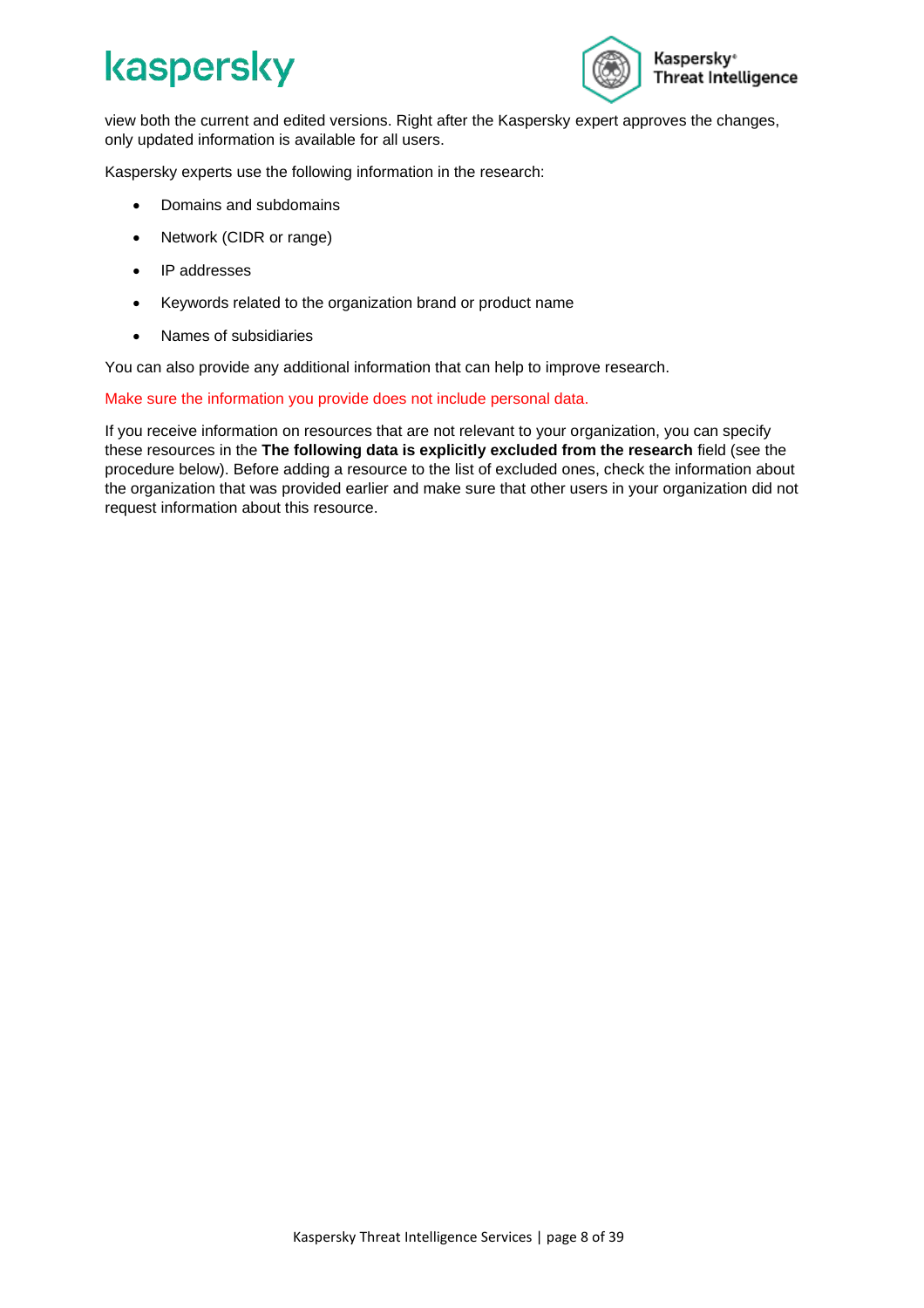

## <span id="page-8-0"></span>**Country-Specific Threat Intelligence Reporting**

### <span id="page-8-1"></span>**Executive Summary**

Cybersecurity of a country comprises protection of all its major institutions and organizations. Advanced persistent threats (APT) against government authorities can affect national security; possible cyberattacks against manufacturing, transportation, telecommunication, banking and other pivotal industries potentially can lead to significant damage on the state level, like financial losses, production accidents, blockage of network communications, and popular discontent.

Having an overview of the current attack surface and the current trends in malware and hacker attacks targeting your country, you can focus your defense strategy on areas pinpointed as cybercriminals' prime targets, acting fast and with precision to repel intruders and minimize the risk of successful attacks. Kaspersky Enterprise Cybersecurity Empowered by this unique insight, you can focus your defense strategy on areas pinpointed as cybercriminals' prime targets, acting quickly and with precision to repel intruders and minimize the risk of a successful attack.

Created using approaches ranging from Open Source Intelligence (OSINT) to deep analysis of Kaspersky expert systems and databases, and our knowledge of the underground cybercriminal networks, Country-specific Threat reports cover areas including:

- **Identification of threat vectors:** identification and status analysis of externally available critical IT resources of the country – including vulnerable government applications, telecommunication equipment, industrial control systems' components (such as SCADA, PLCs, etc.), ATMs, etc.
- **Malware and Cyber-Attack Tracking Analysis** multiple Kaspersky internal resources are used for monitoring and tracking of actions of various malware (including ones used by cyber-criminals for sophisticated fraud), cyber-criminal and cyber-espionage campaigns. The following resources will be analyzed: Kaspersky Security Network (KSN) containing about a petabyte of malicious and potentially malicious samples, a botnet tracking system used to monitor botnet activities, Passive DNS records, as well as C&C sinkholes for certain malware. Records on IP addresses and domain names of victims of advance persistent threat (APT) sophisticated malware will be analyzed separately to detect the Customer's resources if any.
- **Information leakages**: through clandestine monitoring of underground forums and online communities, we discover whether hackers are discussing attack plans with certain organizations in mind. We also reveal notable compromised accounts, which could pose risks to suffered organizations and institutions (for instance, accounts belonging to government agencies' employees available in the Ashley Madison breach, which could be used for blackmailing).

Kaspersky Threat Intelligence Reporting has no impact on the integrity and availability of the network resources being inspected. The service is based on non-intrusive network reconnaissance methods, and analysis of information available in open sources and resources of limited access.

As the conclusion of the service you will be provided with a report containing description of notable threats for different state industries and institutions, as well as additional information on detailed technical analysis results. Reports are delivered via encrypted email messages.

### <span id="page-8-2"></span>**Service Benefits**

**Country-Specific Threat Intelligence Reporting** helps to recognize the best way to mount an attack against the organization, identify routes and information, which is available to an attacker specifically targeting the Customer and more. Our experts piece together a comprehensive picture of your current attack status, identifying weak-spots ripe for exploitation, and revealing evidence of past, present and planned attacks.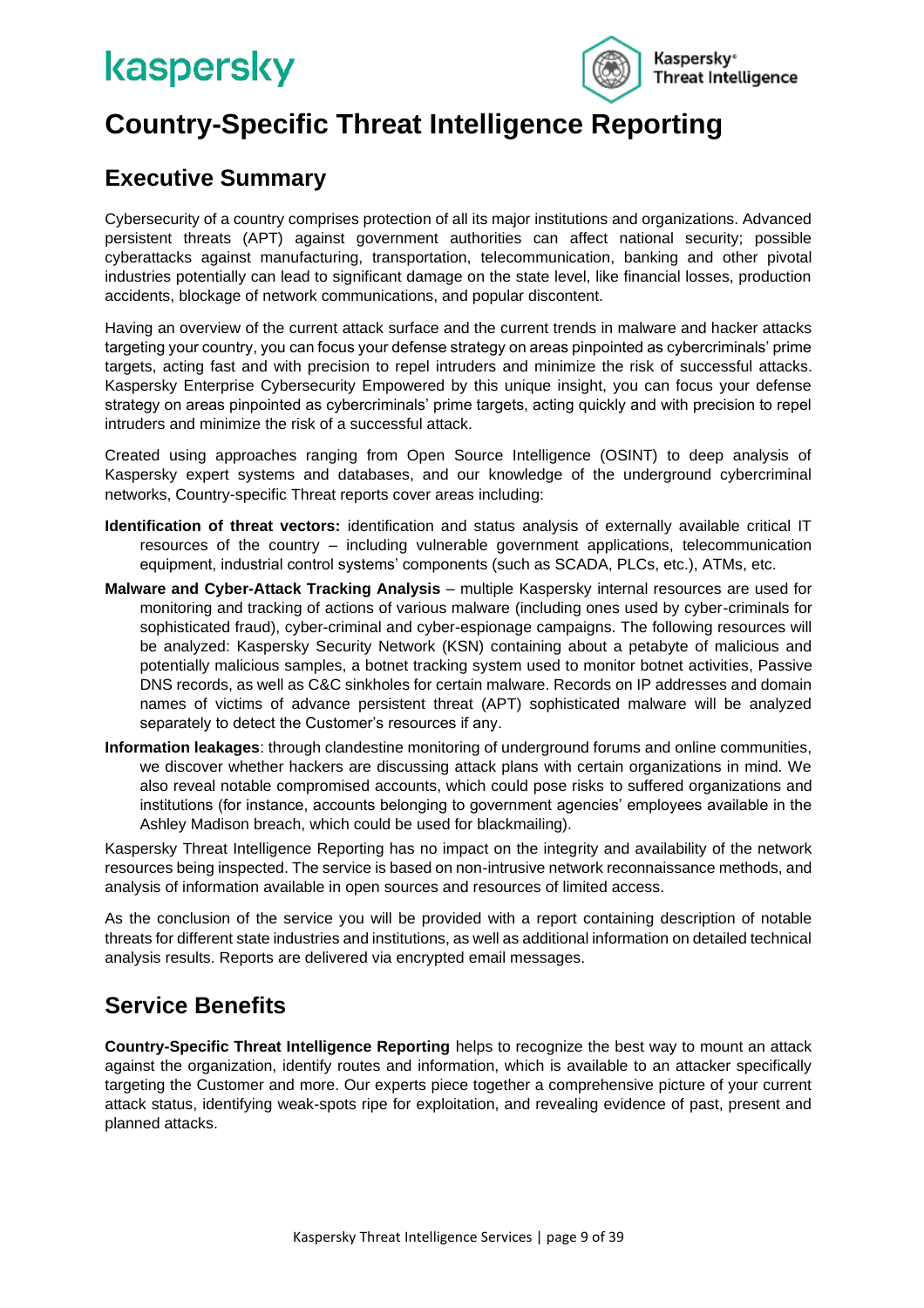

### <span id="page-9-0"></span>**Service Description**

Under **Country-Specific Threat Intelligence Reporting Service**, each quarter the Customer will obtain a report containing description of actual notable threats related to the Customers Country and industry, as well as additional information on detailed technical analysis results. Reports are delivered via encrypted email messages. Each report includes the following information:

- **Executive summary –** brief description of the revealed vulnerabilities, threats, traces of compromise, as well as current cybercriminal and cyberespionage activity against the Customer's assets.
- **Detailed description**  in-depth analysis of the threat intelligence data, description of potential vulnerabilities, possible attack sources, information on malware targeting your organization (if any), leaked confidential documents, underground forums data analysis, etc.
- **Remediation recommendations**  the report will suggest steps to mitigate consequences of the critical vulnerabilities or ongoing cyber-attacks and protect your resources from actual security threats

If Kaspersky will find any critical information the Customer will be notified immediately.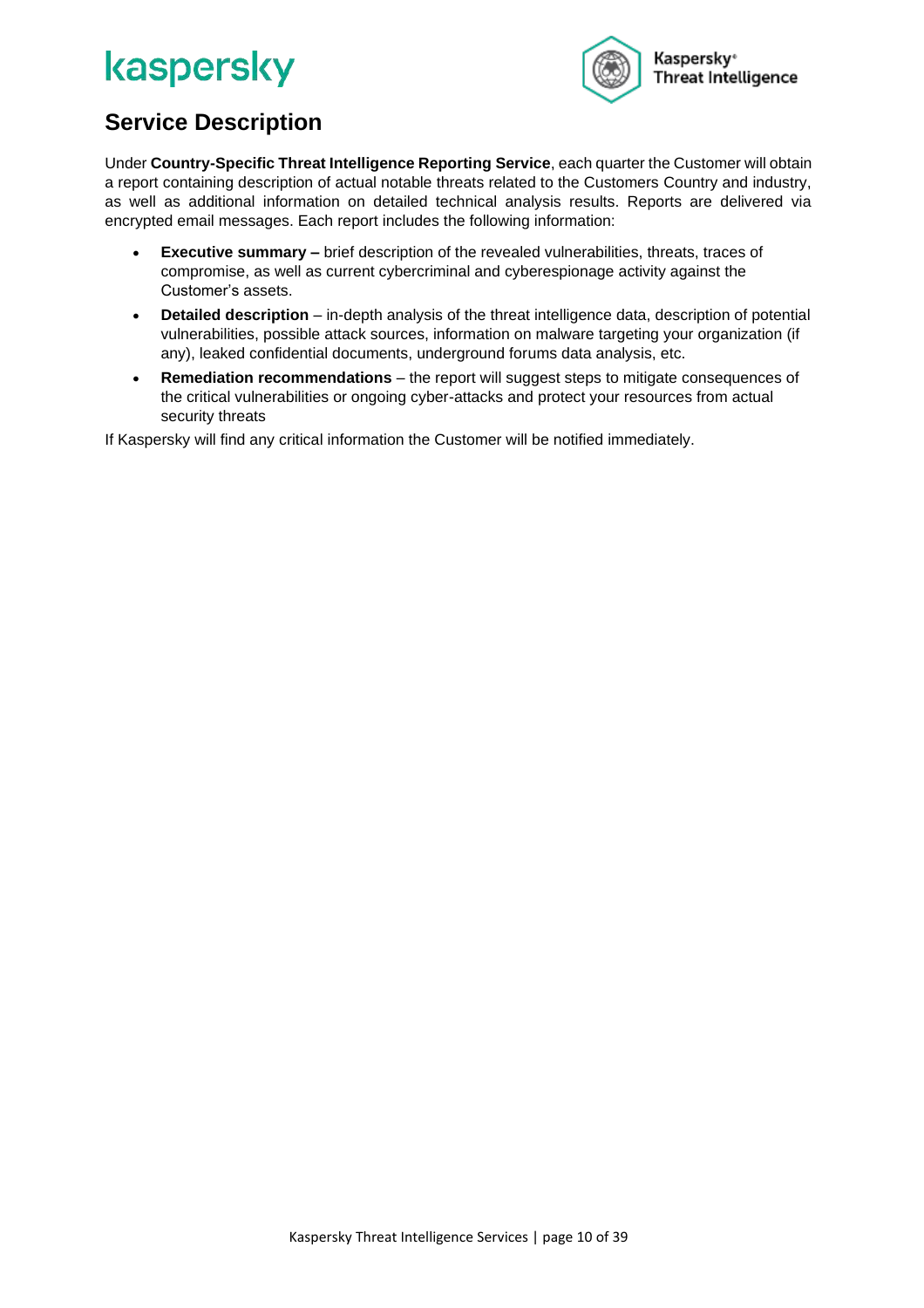

## <span id="page-10-0"></span>**APT Intelligence Reporting**

### <span id="page-10-1"></span>**Executive Summary**

**APT Intelligence Reporting** will swift up Information and Intelligence. As a matter of fact, intelligence cannot be produced without a deep knowledge of all parts involved, including the receiver of the information. However, the industry might be going too far when sharing terabytes of information without any context is considered intelligence.

Our vision is different. Our deep knowledge in the field of APT research can be proven by our research during the last years, which includes Duqu, Carbanak, The Flame, Careto or Equation Group. All of them belong to the selected group of **World´s class APT research**.

Based on this continuous research of more than **100** different APT groups operating at this moment, we share context and **actionable** information **immediately**. Our focus is to provide actionable information using Indicators of Compromise in different open standards and Yara rules, and we serve it while it's hot. That´s why we will share every time we see any new relevant activity.

We also believe that human analysts are still the most valuable asset in any APT investigation, and that´s why we always include context information about the investigation, as well as C-level executive summary for abridged dissemination of the report.

#### <span id="page-10-2"></span>**Service Benefits**

Benefits associated with the use of our actionable intelligence:

**Exclusive access** to technical description of cutting-edge threats during the ongoing investigation before public release.

**Quick start:** no additional infrastructure is required to start using the service

**Technical support of investigation**: subscription includes access to technical artifacts supporting the investigations such as Indicators of compromise (IOC's).

**Support of industrial standards**: IOCs provided in industrial-grade formats, such as OpenIOC, STIX, YARA rules.

**Retrospective analysis**: access to all previously issued private reports is provided during subscription.

**Continuous monitoring of APT campaign:** access to actionable intelligence during the investigation (information on APT distribution, IOC, C&C infrastructure).

**Insight of non-public APT:** not all high-profile threats are subject to public notification. Some of them due victim's impact, vulnerability fixing process or law enforcement activity are not public. Not every single investigation gets public – but they are available to our customers<sup>1</sup>.

**Early response to APT**: information and tools provided in reports makes it possible to quickly respond to new threats and vulnerabilities, to block the attacks via known vectors and to reduce the damage caused by advanced attacks.

### <span id="page-10-3"></span>**Service Description**

**APT intelligence reporting** will provide early notification reports on new APT campaigns as well as updates on active threats. Reports include the following information:

<sup>&</sup>lt;sup>1</sup> Except of sensitive information on the victims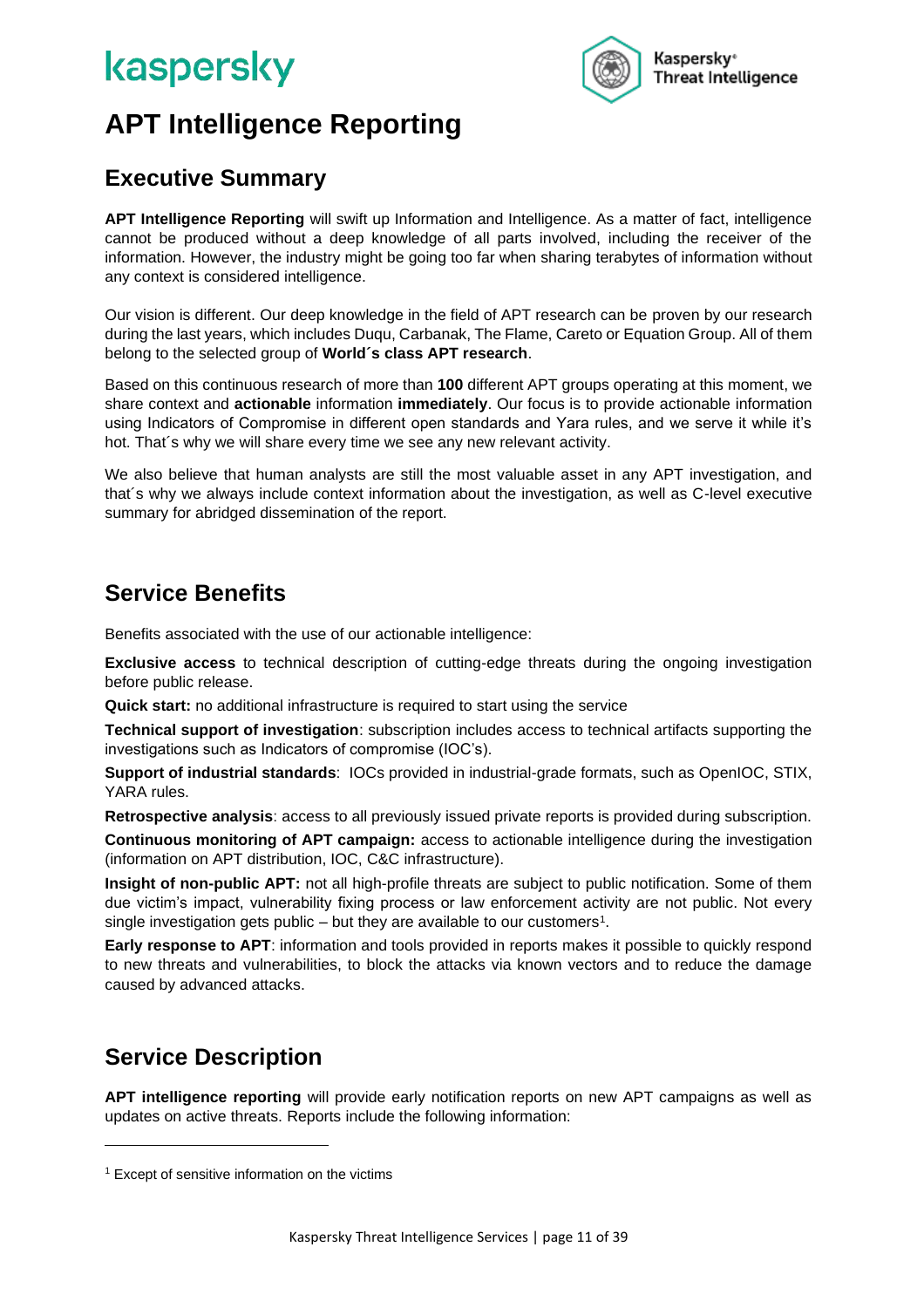

**Executive summary** – brief description of threat, timeline, geographic distribution and generic features. **Detailed description** – in-depth analysis of the threat intelligence data: kill chain overview, attack methods, exploits used, malware description, C&C infrastructure and protocols description, victims' analysis, data exfiltration analysis.

#### **Conclusions and recommendations.**

**Appendix** - Technical analysis, IOC, C&C, hashes, and any other available information.

#### <span id="page-11-0"></span>**Delivery**

Repository of reports available as web-portal with filtering via industry, geolocation and actor's information. Information available for customer to access: reports themselves, indicators of compromise, YARA-Rules, Appendixes.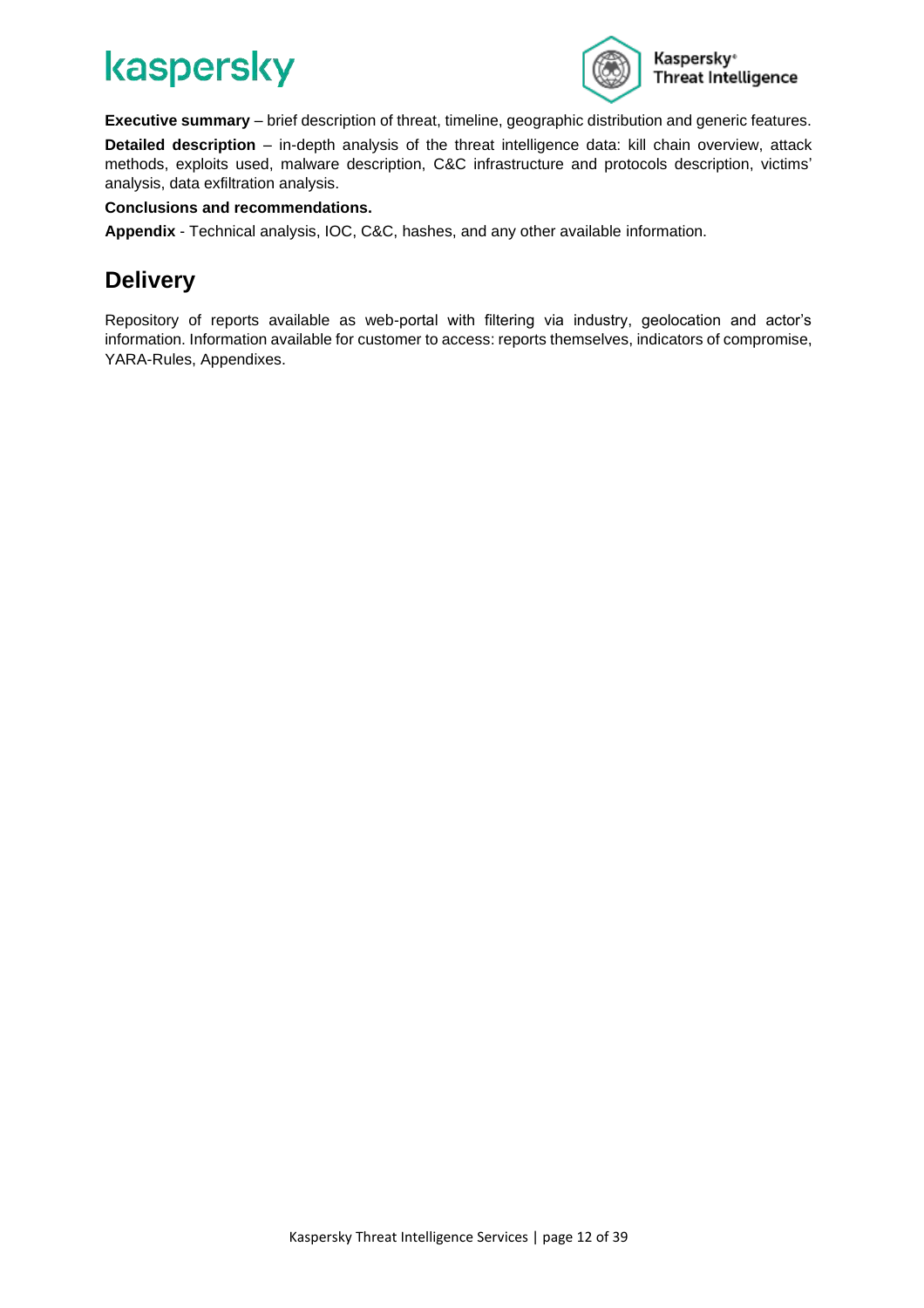

## <span id="page-12-0"></span>**Ask the Analyst**

### <span id="page-12-1"></span>**Executive Summary**

To further enhance cybersecurity posture, we are pleased to offer Kaspersky Ask the Analyst service tailored to offer heightened intelligence and awareness in high profile cyberespionage campaigns on top of aforementioned APT intelligence reporting service.

Threat intelligence sharing is in the root of the security strategy of any entity. Indeed, there is a common consensus of the importance of sharing as one of the few effective ways in effectively combating against advanced actors, allowing to gain deep knowledge of the modus operandi of their operations.

Common use cases for Ask the Analyst service:

- The Customer needs further clarification on an APT report
- The Customer needs additional intelligence on top of already provided loC's
- The Customer detected unusual activity and need assistance in identifying if it is related to an APT actor

This service allows access to a core group of researches within Kaspersky and is offered on a caseby-case basis to customers who have mature cybersecurity environment in place.

#### <span id="page-12-2"></span>**Service Benefits**

Benefits associated with the use of our actionable intelligence:

- **Exclusive access** to technical experts that will help to understand and answer to all question related to APT reports or ongoing research.
- **Additional intelligence:** clarification regarding published reports, threat intelligence support or additional information about certain indicators
- **Early response**: information and tools provided by our experts make it possible to timely respond to new threats and vulnerabilities, to block the attacks via known vectors and to reduce the damage caused by advanced attacks.

**PLEASE NOTE Ask the Analyst service** is an additional tool to support requests from customers who need to obtain more information on published reports and ongoing research. It provides direct access to our research analysts and is not to be used for incident response/forensic analysis. The service does handle urgent requests and does not provide customized reports.

### <span id="page-12-3"></span>**Service Description**

Scope of Work:

- The scope of work includes 5 requests from the customer side during a period of 12 months since the activation of the service (engagement is limited to a total of 10 hours which can be extended by Kaspersky)
- If the customer does not use all 5 requests for a period of 12 months since the beginning of the service agreement, they expire
- Kaspersky to provide clarification on published reports, threat intelligence support or additional information about certain indicators, analysis of customer submitted malware/suspected Sample(s) or other indicators via secure medium (pgp/rar+pw), enabling the launch of an inquiry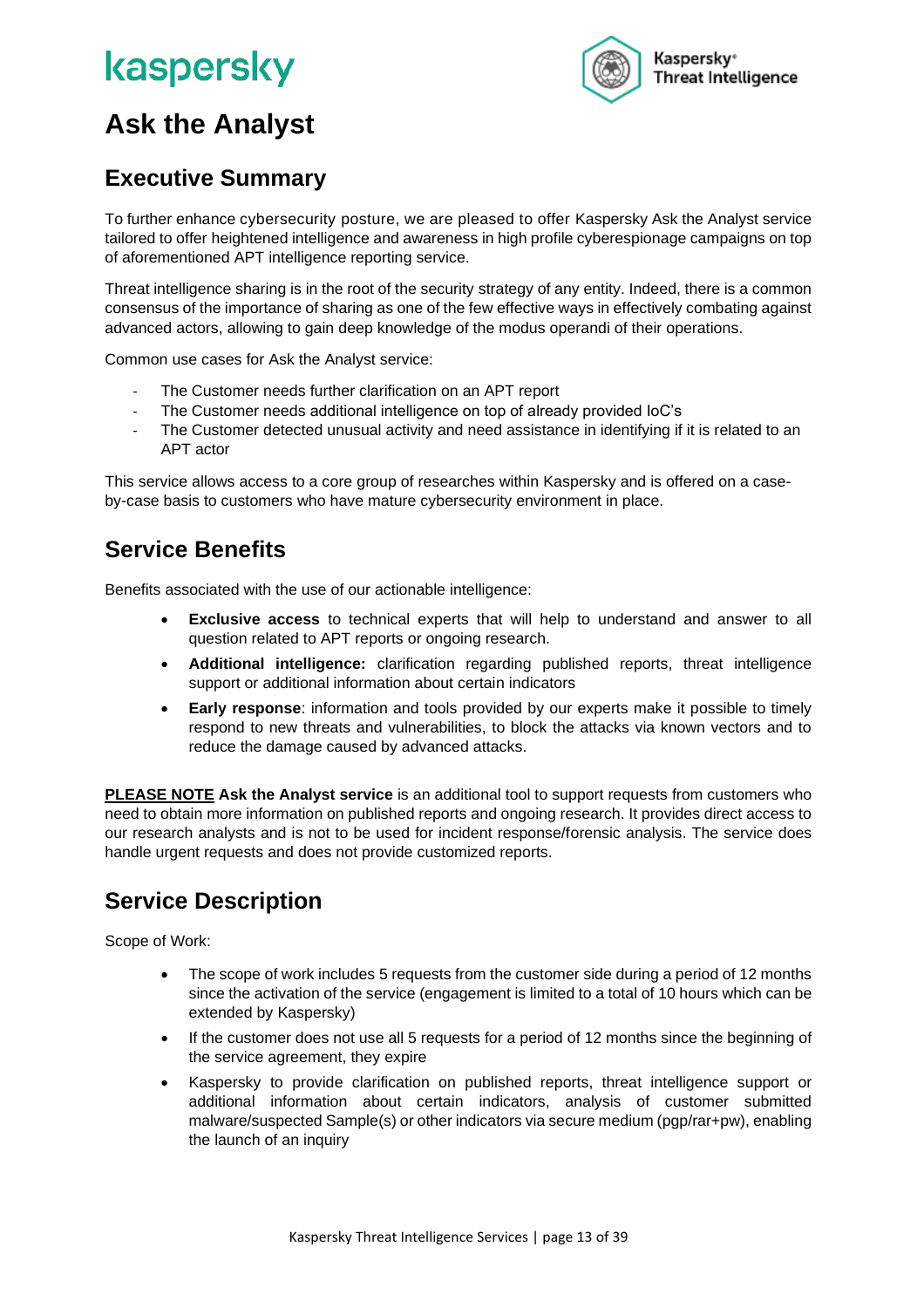

- If needed, Kaspersky can request additional information (such as but not limited to, timeframe, targets, hashes, IOCs, additional filenames and details related to the attack) from customer to support the investigation
- In situations when Kaspersky don't have enough information to fulfill the request, or Kaspersky don´t have an internal ongoing investigation relevant to your request, or if the customer cannot provide necessary background information in order to conduct an inquiry, we will communicate to you that request cannot be completed and will not account this request against the number of requests you purchased in scope of this service
- The name of the Customer shall never be used in any potential APT reports where data from the Customer might be used

#### <span id="page-13-0"></span>**Service Delivery**

- To submit a request, you need to send email to the following address [intelreports@kaspersky.com.](mailto:intelreports@kaspersky.com) Email subject should be in the following format: [Company name] Ask the Analyst request #: {Subject}. Example: [Company name] Ask the Analyst request 1: Clarification about APT report *{Report name}.* If possible please attach you public PGP key to secure further communication.
- For each request, Kaspersky commits on providing a complete answer by email. If necessary and agreed, a conference call and/or screen sharing can be established
- Upon acceptance of enquiry by us, we will inform you of the hours (including delivery of the request) that it will take to handle the request
- Our aim is to provide you with responses in a timely manner, we do not provide strict SLAs for the service due to the nature of the team handling this service. We reserve the right to provide the service is on 8 hours a day, 5 business days per week basis with response from Kaspersky within 48 hours
- The service is provided in English through a dedicated email address
- Updates on the progress will be shared with the customer on demand
- Once the answer is delivered and all related questions are answered, investigation case is closed.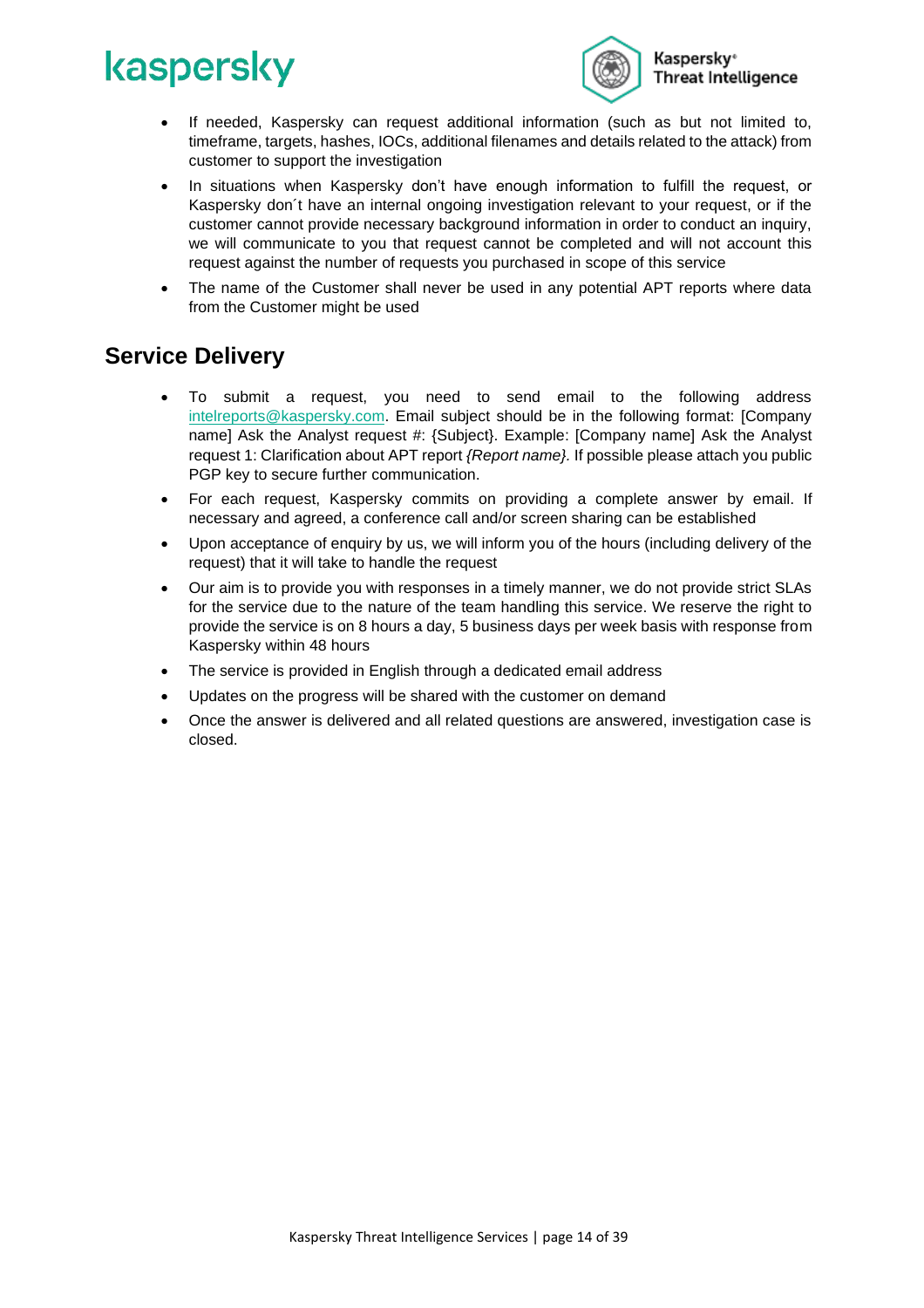

## <span id="page-14-0"></span>**APT C&C Tracking**

#### <span id="page-14-1"></span>**Executive Summary**

**APT C&C Tracking Service** delivers IP addresses of infrastructure connected to advanced threats. This helps security analysts working in CERTs, National SOCs, and National Security Agencies monitoring the deployment of new malware, so that they can take the required measures to mitigate ongoing and upcoming attacks.

The service is updated daily with recent findings of Kaspersky Global Research and Analysis Team who have a proven track record in discovering APT campaigns across the world. For each IP address, there is a name of an APT group, operation, or malware it is associated with, Internet service provider, and autonomous system, collection of associated IP addresses hosting information, and dates when this was first and last seen.

The IP addresses can be downloaded in a machine-readable format, so customers can upload it to existing security solutions to automate detection.

### <span id="page-14-2"></span>**Service Benefits**

APT C&C Tracking tracks active APT-related C&C worldwide and provides daily feeds (dumps of active C&C's) for a particular country or for countries throughout the world.

This service is designed to:

- Identify active APT-related C&C in a particular country
- Get information about country's security posture related to APT C&C pervasion
- Enable accelerating Incident Response and Threat Hunting activities in regions
- Enable accelerating Incident Response and Threat Hunting activities related to ISPs services
- Enable attributing attacks to known APT actors

### <span id="page-14-3"></span>**Service Description**

Service is available on **Threat Intelligence Portal.**

For each IP address, the following information is displayed on the **Active feed tab**:

**IP address.** Detected IP address. The items are clickable and take you to the **Threat Lookup<sup>2</sup>** page, where you can search for information about the IP address.

**First seen.** Date when the IP address was first detected by the Kaspersky experts.

Last seen. Date when the IP address was last detected by the Kaspersky experts.

**Domain.** Domain that resolves to the detected IP address. Items are clickable and take you to the Threat Lookup page, where you can [search for information about the domain.](https://tip.kaspersky.com/help/Doc_data/DomainInvestigation.htm)

**Country.** Country that the detected IP address belongs to.

**IP address type.** Type of the detected IP address (for example, Derived or Organic).

<sup>&</sup>lt;sup>2</sup> Threat Lookup license should be purchased separately.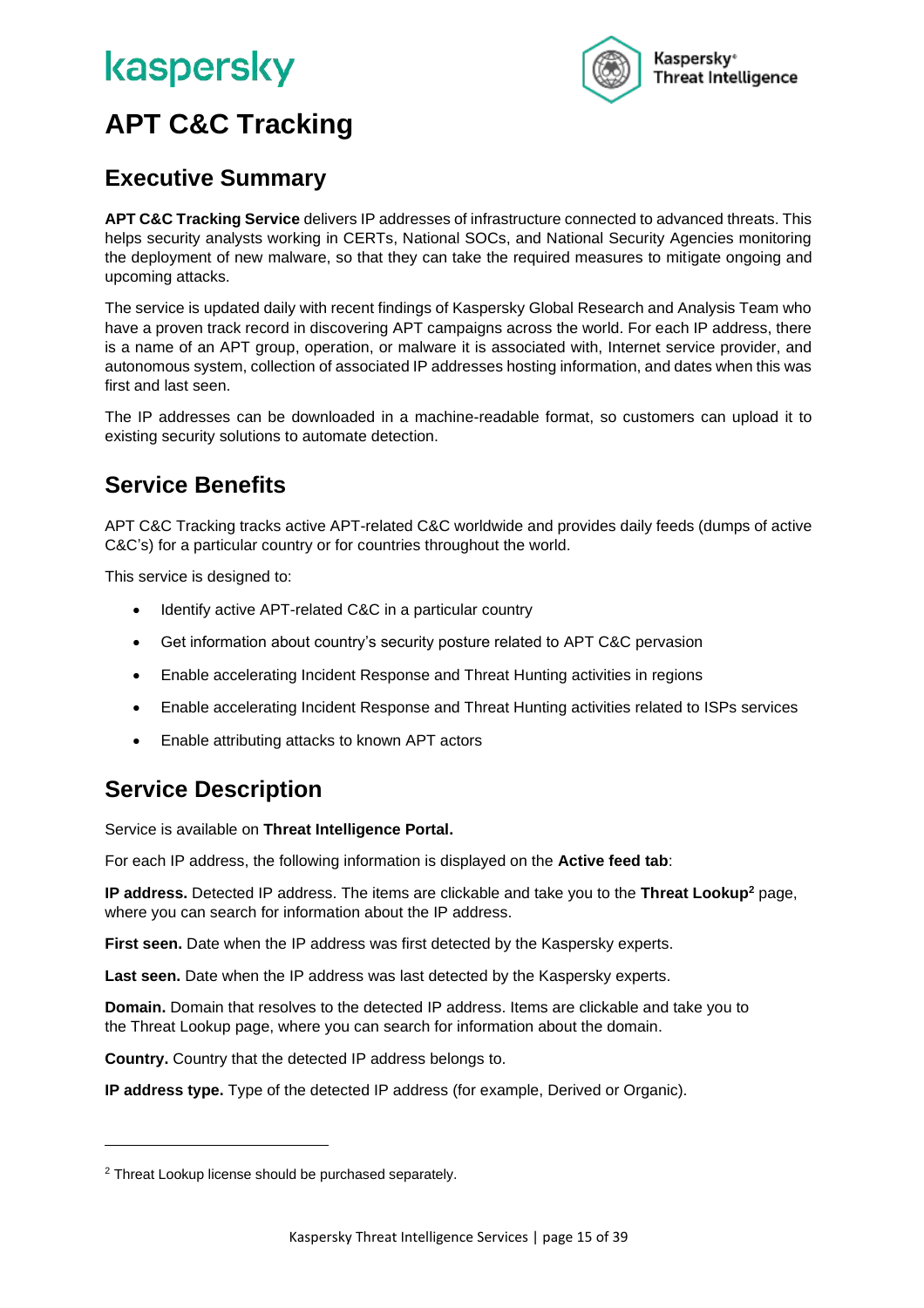

**Tags.** Tags associated with the detected IP address. For certain IP addresses, a brief description is available.

On the **History** tab, the activity periods for the IP addresses are displayed. You can filter IP addresses by country, or specify the time period of the activity by using predefined filters (**Day, Week, Month, All)** or the **Custom** filter (calendar).

| <b>Naspersky</b>  | Threat Intelligence Portal             |                                            |                     |                           |                             |                            | <b>CO</b> Help           | <b>O</b> Support          | <b>A</b> Nikita Morozov w |
|-------------------|----------------------------------------|--------------------------------------------|---------------------|---------------------------|-----------------------------|----------------------------|--------------------------|---------------------------|---------------------------|
| G APT Reporting w |                                        | <b>ED</b> Financial Reporting              | <b>GS Reporting</b> | & Threat Lookup w III     | <b><i>Choud Sandbox</i></b> | <b>B</b> Digital Footprint | <b>Ro.</b> Data Feeds w. |                           |                           |
|                   |                                        | <b>APT C&amp;C Associated IP addresses</b> |                     |                           |                             |                            |                          |                           |                           |
| Active finish     | <b>History</b>                         |                                            |                     |                           |                             |                            |                          |                           |                           |
| Export<br>×       | Ellie' by country.<br>All countries v- |                                            |                     |                           |                             |                            |                          |                           |                           |
| IP address:       | <b>First seem</b>                      | Last soon                                  | Domain              | Couritry                  | IP address type             | <b>Tags</b>                |                          |                           |                           |
| 7914317137        | Feb 11, 2021                           | Feb 11, 2021                               | styl-update.com     | <b>III</b> United Kingdo  | Derived                     | > Cloud Atlas              |                          | View actuate humans       |                           |
| 16129550.17       | Feb 10, 2021                           | Feb 10, 2021<br>ON NATIONAL                | $\sim$              | <b>Ehina</b>              | Organic                     | > Paul                     |                          | Time.actuats.natary       |                           |
| 115,201,184,131   | Feb 10, 2021                           | Fwb 10, 2021                               | MARKETT FAX         | <b>100 Catrimers</b>      | Derived                     | > Linknown MALWARE         |                          | View schuly turney        |                           |
| 1010524.199       | Feb 10, 2021                           | Feb 10, 2021                               | $\sim$              | <b>EX Hong Kong</b>       | Organic                     | > Plught                   |                          | Where additions missions  |                           |
| 87,251,71.43      | Feb 10, 2021                           | Feb 10, 2021                               | $\sim$              | <b>Big</b> Moldova (Rep.) | Organic                     | 3 Unknown MALWARE          |                          | Yes schety blday          |                           |
| 114 34 116 160    | Feb 10, 2021                           | Feb 10, 2021                               | well.inkelshek.com  | Taiwon (Provi             | <b>Derived</b>              | > BlackTech                |                          | View activity History     |                           |
| 172,104.4.61      | Feb.10, 2021                           | Feb 10, 2021                               | $\sim$              | <b>IN United States</b>   | <b>Organic</b>              | > Empire C2                |                          | <b>YOUR ROTAGE FRIDEN</b> | $(\mathbb{E})$            |
| 152.129.213.15    | Feb 10, 2021                           | Feb 10, 2021                               | $\sim$              | Mill Limited States       | Organic                     | 3 Cobattitrive             |                          | View activity tricinity   |                           |
| 30.0.121.101      | Feb.10, 2021.                          | Feb 10, 2021                               | $\sim$              | Hit United States         | Organic                     | > NanoCore                 |                          | idemoschety tutura        |                           |

### <span id="page-15-0"></span>**Delivery**

Service is available as separate tab on Threat Intelligence Portal. Information From the portal can be obtained via web-interface or using RESTful API.

Information from the portal can be downloaded in the following formats:

- CSV archive (.zip)
- JSON archive (.zip)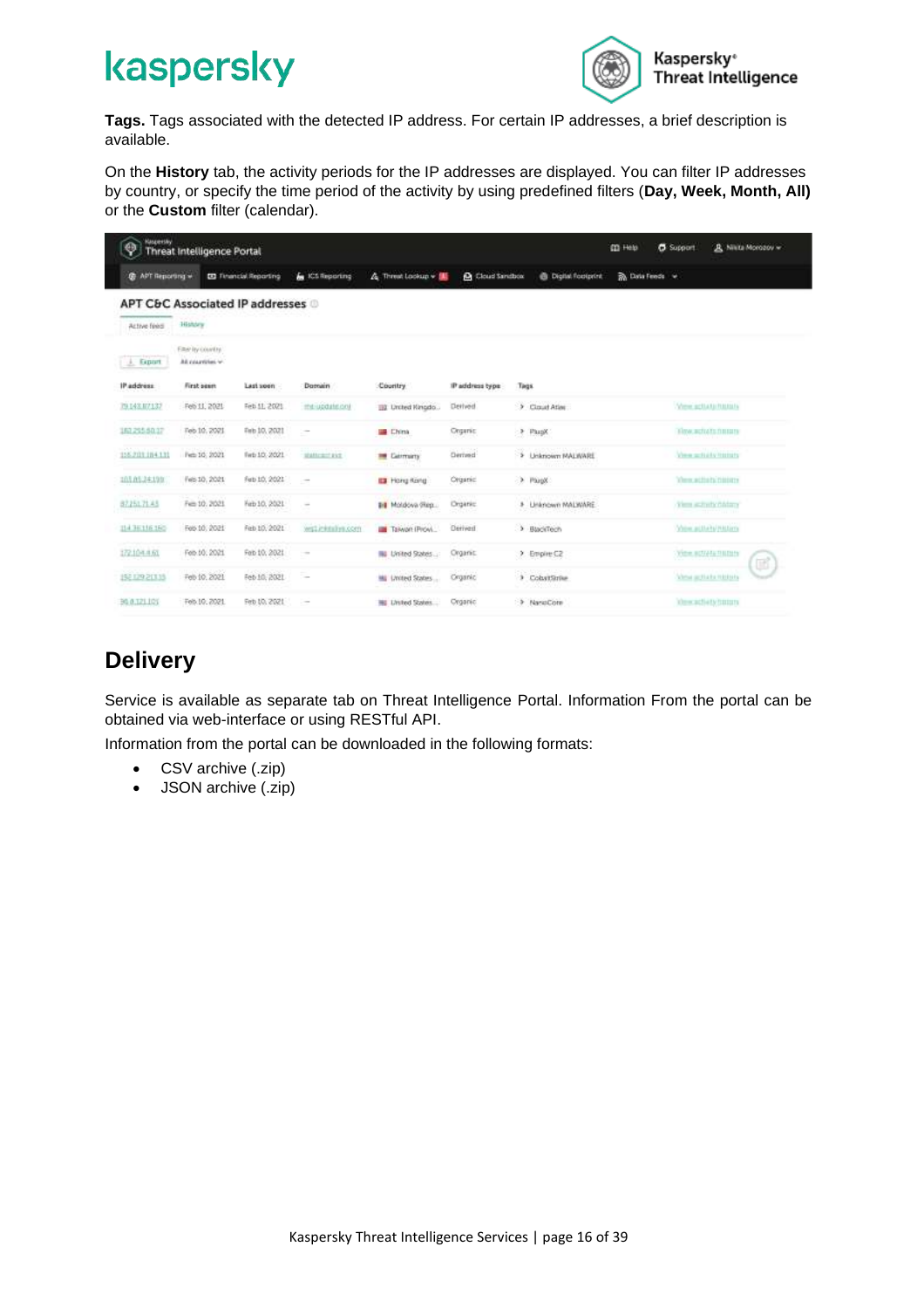

## <span id="page-16-0"></span>**Financial Intelligence Reporting**

### <span id="page-16-1"></span>**Executive Summary**

**Financial Threat Intelligence Reporting** will provide the Customer heightened intelligence and awareness in high profile cyberespionage campaigns. In addition to using the reports to learn, detect and mitigate risks posed by new attack techniques, big campaigns or recently-developed malware, many organizations leverage them for private research purposes, to detect the described threats or to further enhance their security strategy.

Threat intelligence sharing is in the root of the security strategy of any entity. Indeed, there is a common consensus of the importance of sharing as one of the few effective ways in effectively combating against advanced actors, allowing to gain deep knowledge of the modus operandi of their operations.

The current problem many companies are facing is mixing up Information and Intelligence. As a matter of fact, intelligence in essence cannot be produced without a deep knowledge of all parts involved, including the receiver of the information. However, the industry might be going too far when sharing terabytes of information without any context is considered intelligence.

Our vision is different. We have a deep knowledge in the field of APT and Financial Institution related attacks research as can be stated by our research during the last years, which includes Duqu, Carbanak, The Flame, Careto or Equation Group. All of them belong to the selected group of World´s class APT research.

We also believe that human analysts are still the most valuable asset in any investigation, and that's why we always include context information about the investigation, as well as C-level executive summary for quick dissemination of the report.

### <span id="page-16-2"></span>**Service Benefits**

Benefits associated with the use of our actionable intelligence:

**Exclusive access** to technical description of cutting edge threats during the ongoing investigation before public release.

**Quick start:** no additional infrastructure is required to start using the service

**Technical support of investigation**: subscription includes access to technical artifacts supporting the investigations such as Indicators of compromise (IOC's).

**Support of industrial standards**: IOCs provided in industrial-grade formats, such as OpenIOC, STIX, YARA rules.

**Retrospective analysis**: access to all previously issued private reports is provided during subscription.

**Continuous monitoring of cybercriminals campaigns:** access to actionable intelligence during the investigation (information on attacks distribution, IOC, C&C infrastructure).

**Insight of non-public attacks:** not all high profile threats are subject to public notification. Some of them due victim's impact, vulnerability fixing process or law enforcement activity are not public. Not every single investigation gets public  $-$  but they are available to our customers<sup>3</sup>.

**Early response to attacks**: information and tools provided in reports makes it possible to quickly respond to new threats and vulnerabilities, to block the attacks via known vectors and to reduce the damage caused by advanced attacks.

<sup>&</sup>lt;sup>3</sup> Except of sensitive information on the victims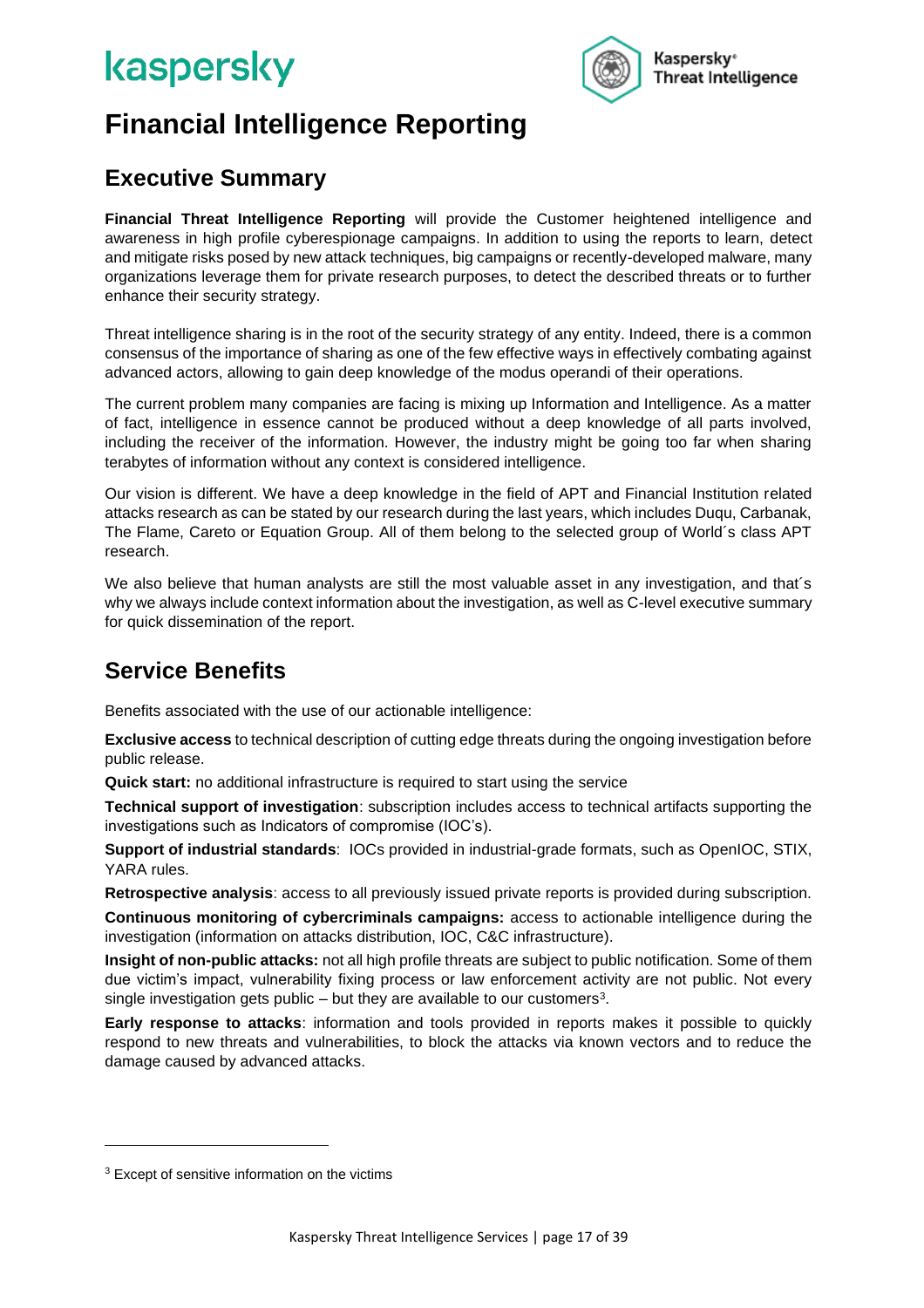

### <span id="page-17-0"></span>**Service Description**

**Financial Intelligence reporting** will provide early notification reports on new fraud campaigns as well as updates on active threats. Reports include the following information:

**Executive summary** – brief description of threat, timeline, geographic distribution and generic features.

**Detailed description** – in-depth analysis of the threat intelligence data: kill chain overview, attack methods, exploits used, malware description, C&C infrastructure and protocols description, victim's analysis, data exfiltration analysis.

#### **Conclusions and recommendations.**

**Appendix** - Technical analysis, IOC, C&C, hashes, and any other available information.

#### <span id="page-17-1"></span>**Delivery**

Repository of reports available as web-portal with filtering via industry, geolocation and actor's information. Information available for downloading: reports itself, indicators of compromise, YARA-Rules, Appendixes.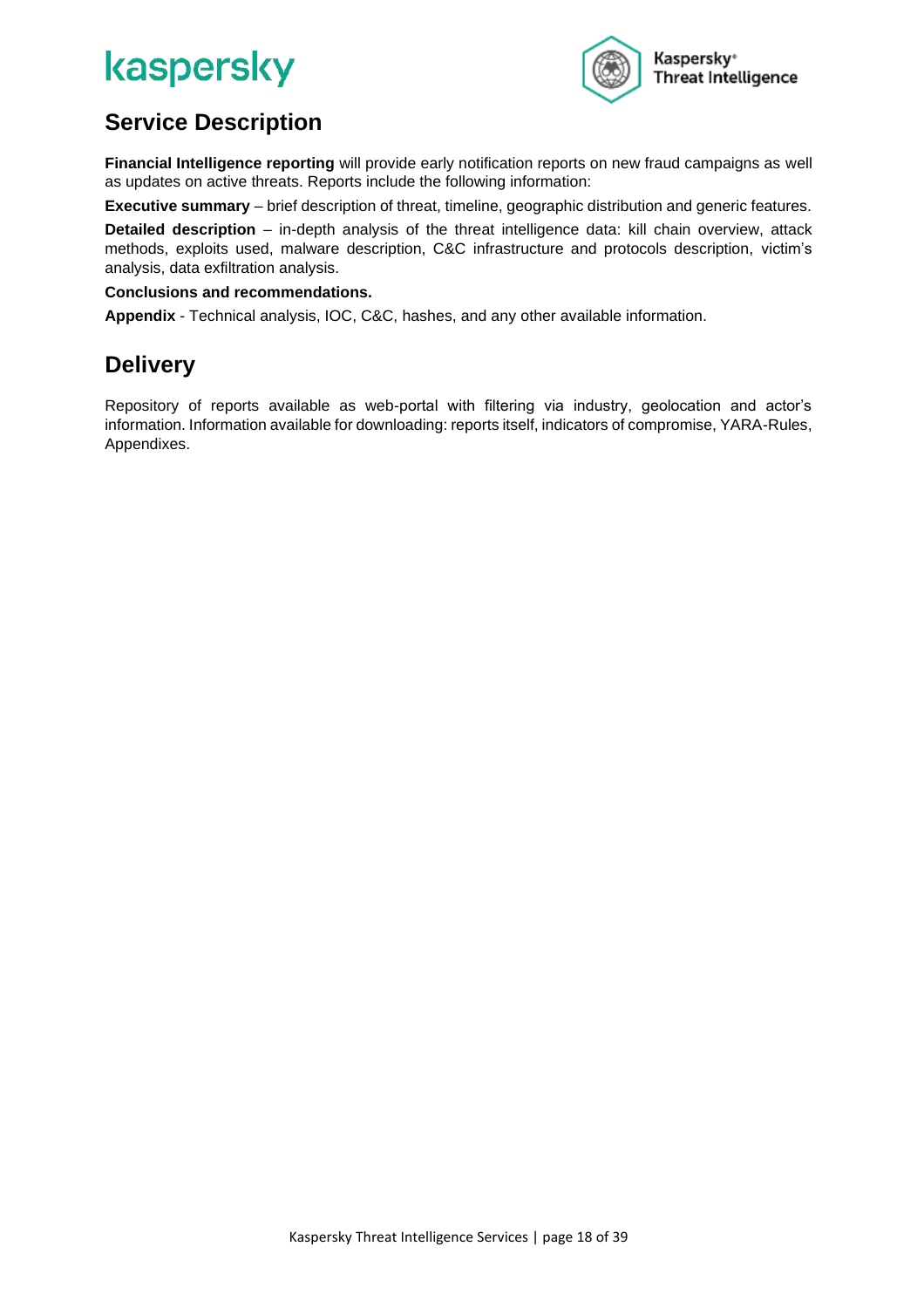

### <span id="page-18-0"></span>**ICS Threat Intelligence Reporting**

### <span id="page-18-1"></span>**Executive Summary**

The **Kaspersky ICS Threat Intelligence Reporting** Service provides the customer with in-depth intelligence and greater awareness of malicious campaigns targeting industrial organizations, as well as information on vulnerabilities found in the most popular industrial control systems and underlying technologies. Reports are delivered via a web-based portal, which means you can start using the service immediately.

Within the subscription you will get access to the following report types:

**APT reports.** Reports on new APT and high-volume attack campaigns targeting industrial organizations, and updates on active threats.

**Threat landscape.** Reports on significant changes to the threat landscape for industrial control systems, newly discovered critical factors affecting ICS security levels and ICS exposure to threats, including regional, country- and industry-specific information.

**Vulnerabilities found**. Reports on vulnerabilities identified by Kaspersky in the most popular products used in industrial control systems, the industrial internet of things, and infrastructures in various industries.

**Vulnerability analysis and mitigation**. Our advisories provide well-thought actionable recommendations from Kaspersky experts to identify and mitigate vulnerabilities in your infrastructure.

#### <span id="page-18-2"></span>**Service Benefits**

#### <span id="page-18-3"></span>**Exclusive**

**Insight into non-public information:** as a cybersecurity professional you get information that might be essential for planning and performing cybersecurity activities, but which is not publicly available due to responsible disclosure policies.

**Early access to technical information on thre**ats while research and investigation is still ongoing, and before information is made public.

**Exclusive access to information that may never be released** into the public domain due to the risk of malicious actors abusing it (does not include software sent exclusively to vendors to demonstrate vulnerabilities).

#### <span id="page-18-4"></span>**Actionable**

**Early response to emerging threats:** the information and tools provided allow you to quickly respond to new threats and vulnerabilities, to mitigate risks associated with advanced attacks and those that use known vectors.

**Technical support for ICS operations**: the subscription includes access to technical artifacts, such as indicators of compromise (IOCs) that can be integrated into a customer's automated tools and used to support vulnerability assessment, incident detection, response and investigation activities.

#### <span id="page-18-5"></span>**Complete**

**Retrospective analysis**: access to all previously released private reports during the subscription period.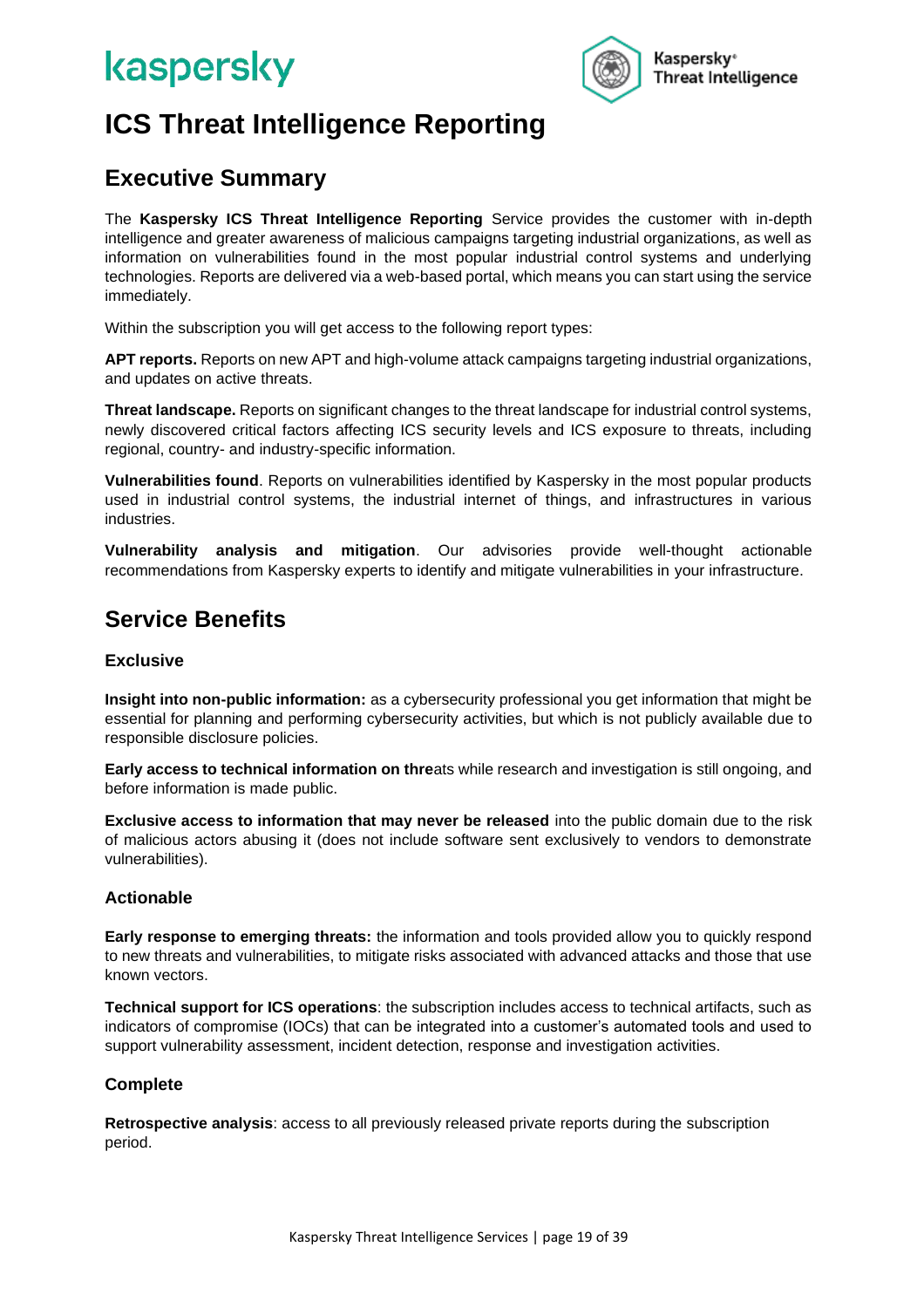

**Continuous malicious campaign monitoring**: access to actionable intelligence during an investigation and updates on new findings, including TTP changes and IOCs of newly detected toolsets.

#### <span id="page-19-0"></span>**Easy to use**

**Automation**: report information can be automatically parsed and integrated into automated cybersecurity processes.

**Support for multiple industrial standards:** IOCs are provided in industrial-grade formats, such as OpenIOC, STIX, YARA and SNORT rules.

#### <span id="page-19-1"></span>**Service Description**

You can use **ICS Threat Intelligence reports** to:

**Detect and prevent** reported threats to safeguard critical assets, including software and hardware components and to ensure safety and continuity of technological process.

**Correlate malicious and suspicious activity** you detect in industrial environments with Kaspersky's research results to attribute your detection to the reported malicious campaigns, identify threats and promptly respond to incidents.

**Perform a vulnerability assessment** of your industrial environments and assets based on accurate assessments of vulnerability scope and severity and make informed decisions on patch management or the implementation of the other preventative measures we recommend.

**Leverage** information on attack technologies, tactics and procedures, recently discovered vulnerabilities and other important threat landscape changes we report to:

- Identify and assess the risks posed by the reported threats and other similar threats;
- Plan and design changes to industrial infrastructure to ensure the safety of production and continuity of technological process;
- Perform security awareness activities based on analysis of real-world cases to create personnel training scenarios and plan red team vs. blue team exercises;
- Make informed strategic decisions to invest in cybersecurity and to ensure resilience of operations.

Reports contains the following information:

- **Executive summary:**
	- o {Threat urgency} / {vulnerability severity} assessment
	- o Threat / vulnerability description
	- o Timeline
	- o Distribution across regions, countries and industries
	- o Recommendations on risk mitigation
- **Detailed description of analysis results**
- **For reports on threats:**
	- o Attack methods
	- o Exploits used (if any)
	- o Malware description(s)
	- o C&C infrastructure and protocol descriptions
	- o Victim analysis
	- o Data exfiltration analysis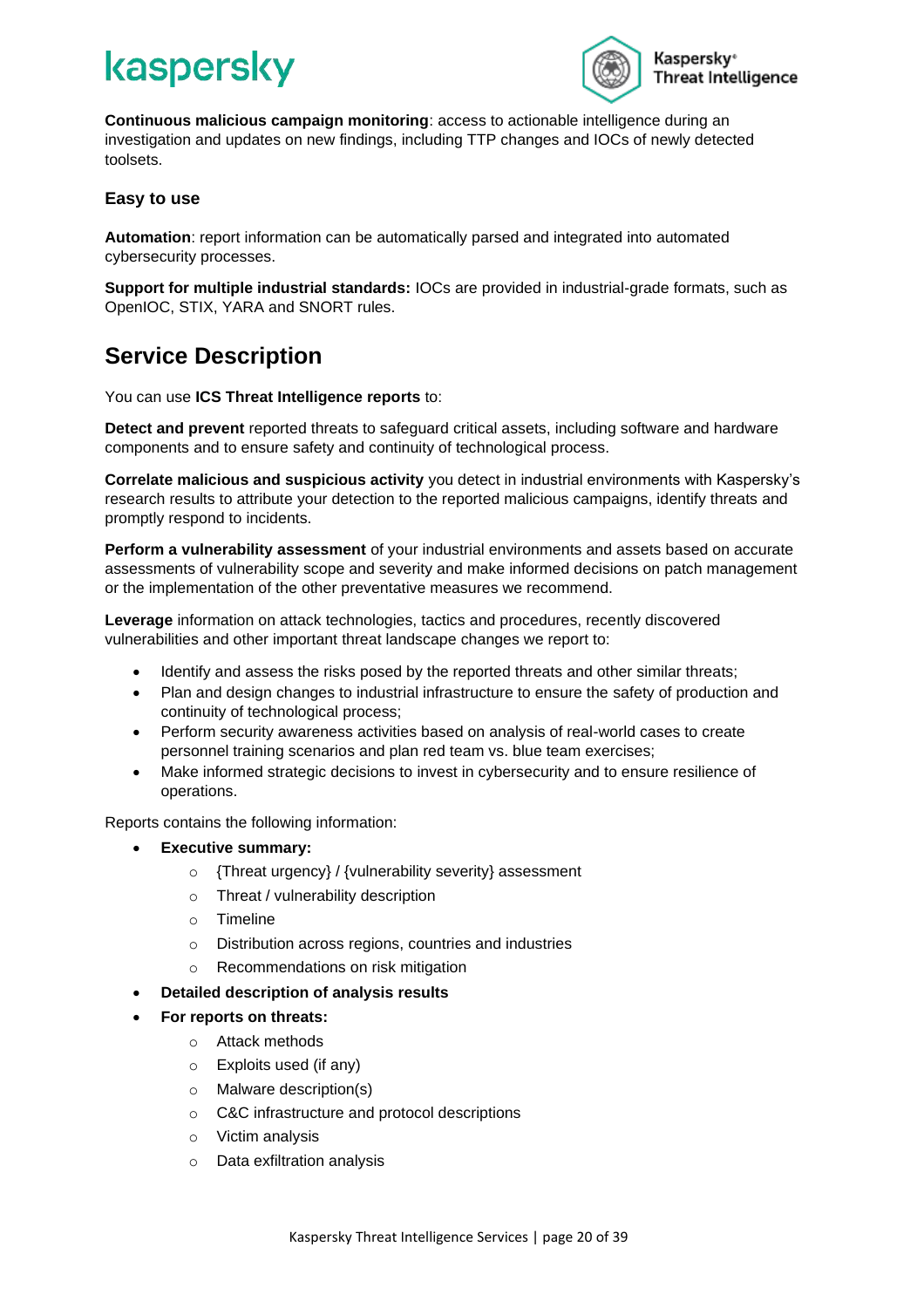

- o Attribution
- **For reports on vulnerabilities:**
	- o Public availability of exploits
	- o Signs of exploitation in real-world attacks
	- o Methodology used to identify the vulnerability
	- o Technical analysis of security issues that made it possible to exploit the vulnerability
	- o Possible attack vectors (possibly in conjunction with other vulnerabilities and security flaws)
	- o Evaluation of products / product versions affected
	- o Estimates of vulnerable product distribution across regions / countries / industries
- **Conclusions**
- **Appendix**
	- o Technical analysis, important IOCs and any additional relevant information.

#### <span id="page-20-0"></span>**Delivery**

Repository of reports available as web-portal with filtering via industry, geolocation and actor's information. Information available for customer to access: reports themselves, indicators of compromise, YARA-Rules, Appendixes.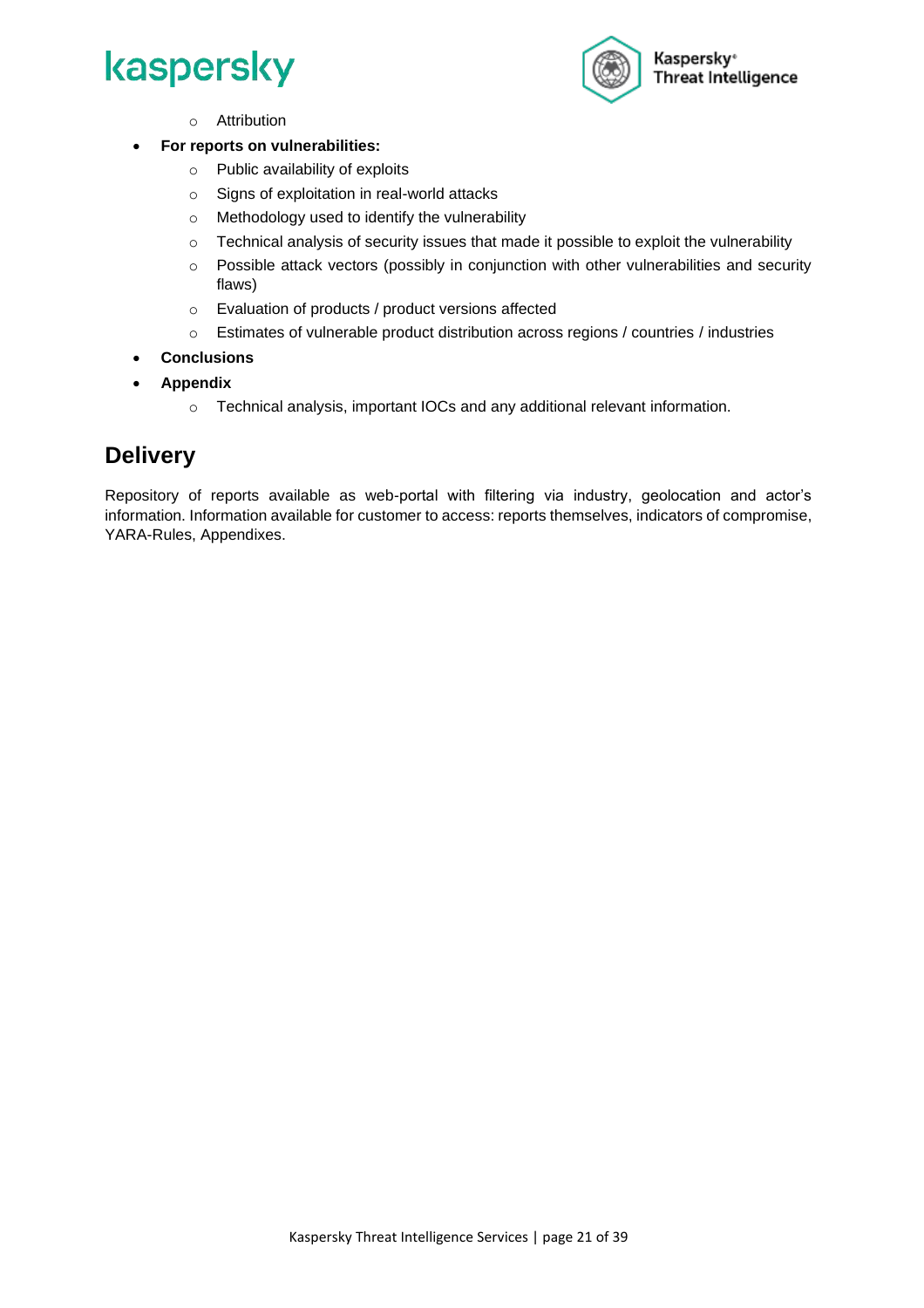

### <span id="page-21-0"></span>**Kaspersky Threat Lookup**

#### <span id="page-21-1"></span>**Executive Summary**

Kaspersky Threat Lookup delivers all the knowledge acquired by Kaspersky about cyber-threats and their relationships, brought together into a single, powerful web service. The goal is to provide your security teams with as much data as possible, preventing cyber-attacks before they affect your organization. The platform retrieves the latest detailed threat intelligence about URLs, domains, IP addresses, file hashes, threat names, statistical/behavior data, WHOIS/DNS data, etc. The result is global visibility of new and emerging threats, helping you secure your organization and boosting incident response.

**Trusted Intelligence:** A key attribute of Kaspersky Threat Lookup is the reliability of our threat intelligence data, enriched with actionable context. Kaspersky products lead the field in anti-malware tests1, demonstrating the unequalled quality of our security intelligence by delivering the highest detection rates, with near-zero false positives.

**High levels of Real Time Coverage:** Threat intelligence is automatically generated in Real Time, based on findings across the globe (thanks to Kaspersky Security Network providing visibility to a significant percentage of all internet traffic and all types of data, covering tens of millions of end-users in more than 213 countries) providing high coverage and accuracy.

**Threat Hunting:** Be proactive in preventing, detecting and responding to attacks, to minimize their impact and frequency. Track and aggressively eliminate attacks as early as possible. The earlier you can discover a threat - the less damage is caused, the faster repairs take place and the sooner network operations can get back to normal.

**Rich Data:** Threat intelligence delivered by Kaspersky Threat Lookup covers a huge range of different data types including hashes, URLs, IPs, whois, pDNS, GeoIP, file attributes, statistical and behavior data, download chains, timestamps and much more. Empowered with this data, you can survey the diverse landscape of security threats you are facing.

**Continuous Availability:** Threat intelligence is generated and monitored by a highly fault-tolerant infrastructure, ensuring continuous availability and consistent performance.

**Continuous Review by Security Experts:** Hundreds of experts, including security analysts from across the globe, world-famous security experts from our GReAT team and leading-edge R&D teams, all contribute to generating valuable real-world threat intelligence.

**Sandbox Analysis:** Detect unknown threats by running suspicious objects in a secure environment, and review the full scope of threat behavior and artifacts through easy-to-read reports. Sandbox functionality will be available in November 2017.

**Wide Range of Export Formats:** Export IOCs (Indicators of Compromise) or actionable context into widely used and more organized machine-readable sharing formats, such as STIX, OpenIOC, JSON, Yara, Snort or even CSV, to enjoy the full benefits of threat intelligence, automate operations workflow, or integrate into security controls such as SIEMs.

**Easy-to-use Web Interface or RESTful API:** Use the service in manual mode through a web interface (via a web browser) or access via a simple RESTful API as you prefer.

#### <span id="page-21-2"></span>**Service Benefits**

**Improve and accelerate your incident response and forensic capabilities** by giving security/SOC teams meaningful information about threats, and global insights into what lies behind targeted attacks. Diagnose and analyze security incidents on hosts and the network more efficiently and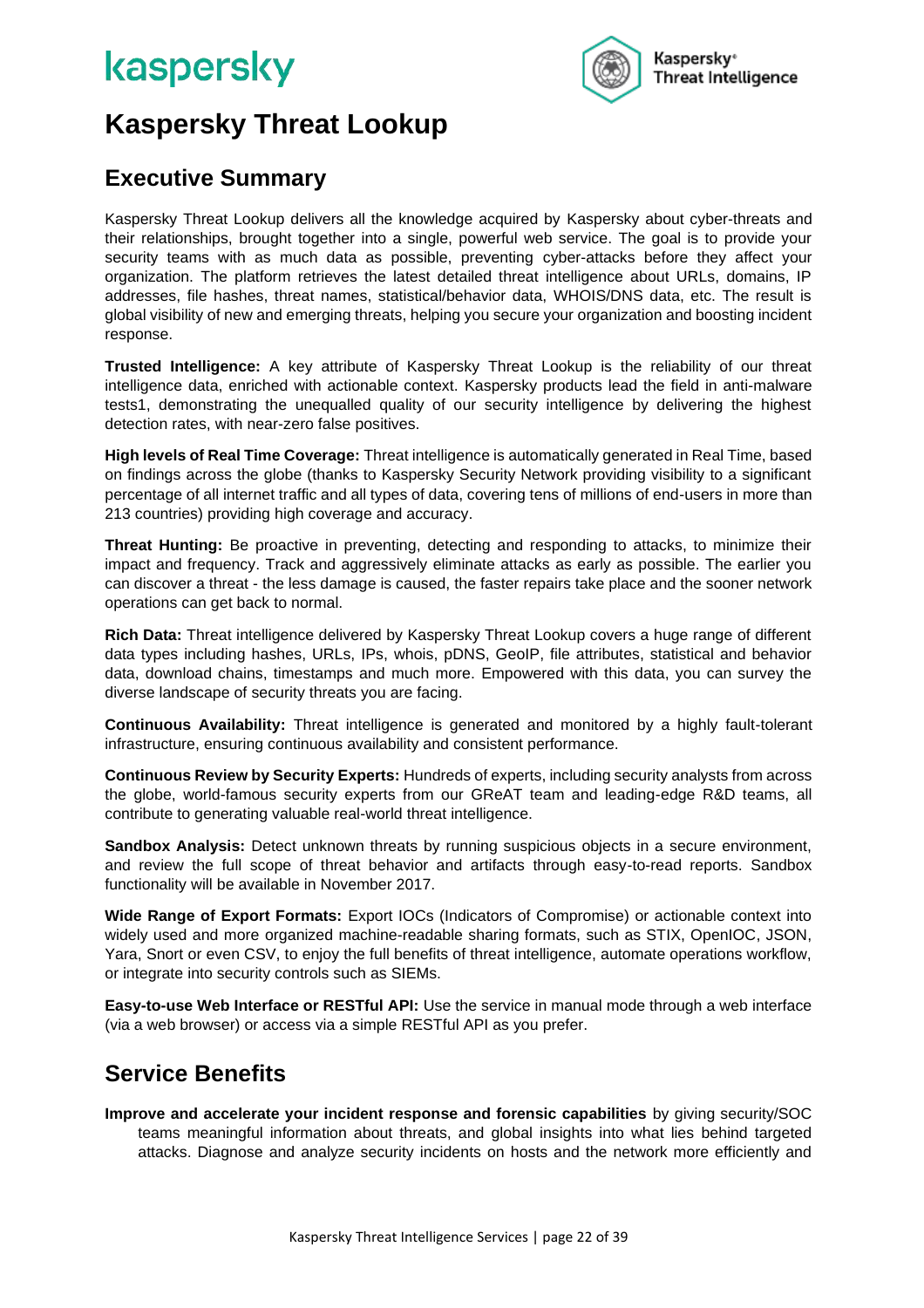

effectively, and prioritize signals from internal systems against unknown threats, minimizing incident response time and disrupting the kill chain before critical systems and data are compromised.

- **Conduct deep searches into threat indicators** such as IP addresses, URLs, domains or file hashes, with highly-validated threat context that allows you to prioritize attacks, improve staffing and resource allocation decisions, and focus on mitigating the threats that pose the most risk to your business.
- **Mitigate targeted attacks.** Enhance your security infrastructure with tactical and strategic threat intelligence by adapting defensive strategies to counter the specific threats your organization faces.

### <span id="page-22-0"></span>**Service Description**

With access to **Kaspersky Threat Lookup** service, you can:

- Look up threat indicators via a web-based interface or via the RESTful API.
- Understand why an object should be treated as malicious.
- Check whether the discovered object is widespread or unique.
- Examine advanced details including certificates, commonly used names, file paths, or related URLs to discover new suspicious objects.

#### **Threat Intelligence Sources:**

Threat intelligence is aggregated from a fusion of heterogeneous and highly reliable sources, including the Kaspersky Security Network (KSN) and our own web crawlers, our Botnet Monitoring service (24/7/365 monitoring of botnets and their targets and activities), spam traps, research teams, partners and other historical data about malicious objects collected by Kaspersky over almost 2 decades. Then, in Real Time, all aggregated data is carefully inspected and refined using multiple preprocessing techniques, such as statistical criteria, Kaspersky Expert Systems (sandboxes, heuristics engines, similarity tools, behavior profiling etc.), analyst validation and whitelisting verification.

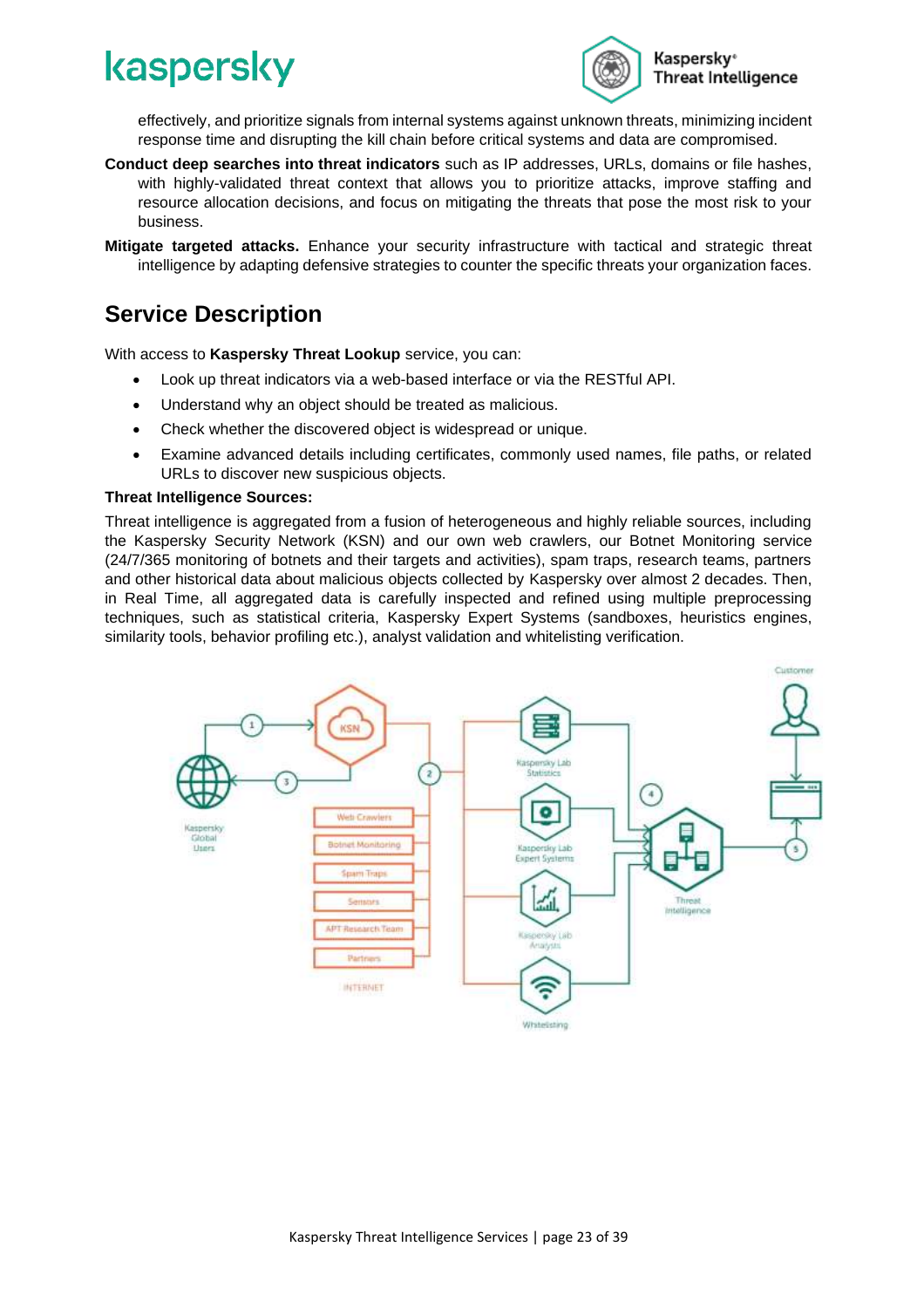

### <span id="page-23-0"></span>**Kaspersky Cloud Sandbox**

### <span id="page-23-1"></span>**Executive Summary**

Kaspersky Cloud Sandbox offers a hybrid approach combining threat intelligence gleaned from petabytes of statistical data (thanks to Kaspersky Security Network and other proprietary systems), behavioral analysis, and rock-solid anti-evasion, with human-simulating technologies such as auto clicker, document scrolling, and dummy processes. The result is an instrument of choice for the detection of unknown threats.

This service has been developed directly out of our in-lab sandboxing complex, a technology that's been evolving for over a decade. This technology incorporates all the knowledge about malware behaviors acquired by Kaspersky during 20 years of continuous threat research, allowing us to detect 350 000+ new malicious objects each day and to provide our clients with industry-leading security solutions.

#### <span id="page-23-2"></span>**Service Benefits**

- Advanced detection of APTs, targeted and complex threats
- A workflow allowing the running of highly effective and complex incident investigations
- Scalability without the need to purchase costly appliances or worry about system resources
- Seamless integration and automation of your security operations

Key features:

- Loaded and run DLLs
- Created mutual extensions (mutexes)
- Modified and created registry keys
- External connections with domain names and IP addresses
- HTTP and DNS requests and responses
- Processes created by the executed file
- Created, modified and deleted files
- Process memory dumps and network traffic dumps (PCAP)
- Screenshots Detailed threat intelligence with actionable context for every revealed indicator of compromise (IOC)
- RESTful API

#### <span id="page-23-3"></span>**Service Description**

As part of our Threat intelligence Portal, Kaspersky Cloud Sandbox is the final component that completes your threat intelligence workflow. While the portal retrieves the latest detailed threat intelligence about URLs, domains, IP addresses, file hashes, threat names, statistical/behavior data, WHOIS/DNS data, etc., Cloud Sandbox allows that knowledge to be linked to the IOCs generated by the analyzed sample.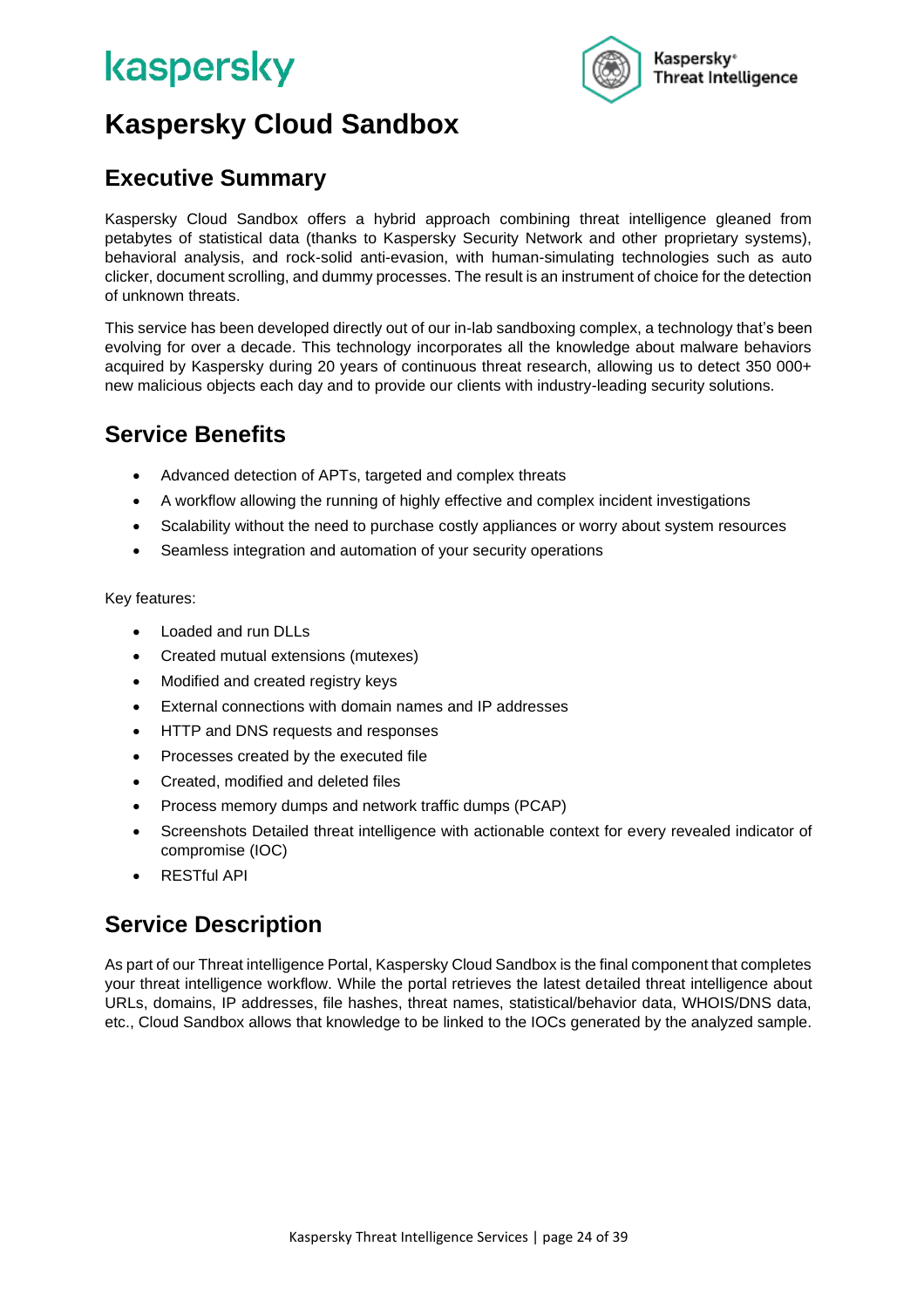

It offers a hybrid approach, combining behavioral analysis, and rock-solid anti-evasion, with human-

- <span id="page-24-2"></span>• On-premises deployment makes sure no data is exposed outside the organization
- Supports the analysis of more than a hundred file types
- Advanced anti-evasion techniques
- User activity emulation
- Custom images allowing to analyze threats across a range of operating systems and applications and only those that apply to real environments
- Separate analysis of each process to detect suspicious activities with associated network connections
- Detailed analysis reports, including all system activities, extracted files, network activities (PCAP) and visual graphs
- Supports integration with Kaspersky Private Security Network
- Manual file submission and RESTful API for seamless integration and automation of your security operations

## <span id="page-24-0"></span>**Kaspersky Research Sandbox**

### <span id="page-24-1"></span>**Executive Summary**

**Delivery**

Kaspersky Research Sandbox has been developed directly out of our in-lab sandboxing complex, a technology that's been evolving for over a decade. It incorporates all the knowledge about malware behaviors acquired by Kaspersky throughout our continuous threat research, allowing us to detect 350 000+ new malicious objects every day. Deployed on-premises, this powerful technology also prevents exposure of data outside the organization.

Service is accessible via web-based portal and RESTful API.

#### Advanced<br>analysis of files Default and targeted and complex threat advanced in various sattings for formats optimized Web interface L performance A worldlow atlowing to run  $\mathcal{H}^{\prime}$ QL. highly effective and complex 496 incident investigations 行节 Scalability without the need Advanced<br>anti-evasion 2 to purchase costly applances **RESTIVIAR** Visualization and and human **Intuitive reporting** 田心目 simulating techniques Seamless integration €  $\mathbb{G}$ and automation of your security operations

**CLOUD SANDBOX** 





Advanced detection of APT,

争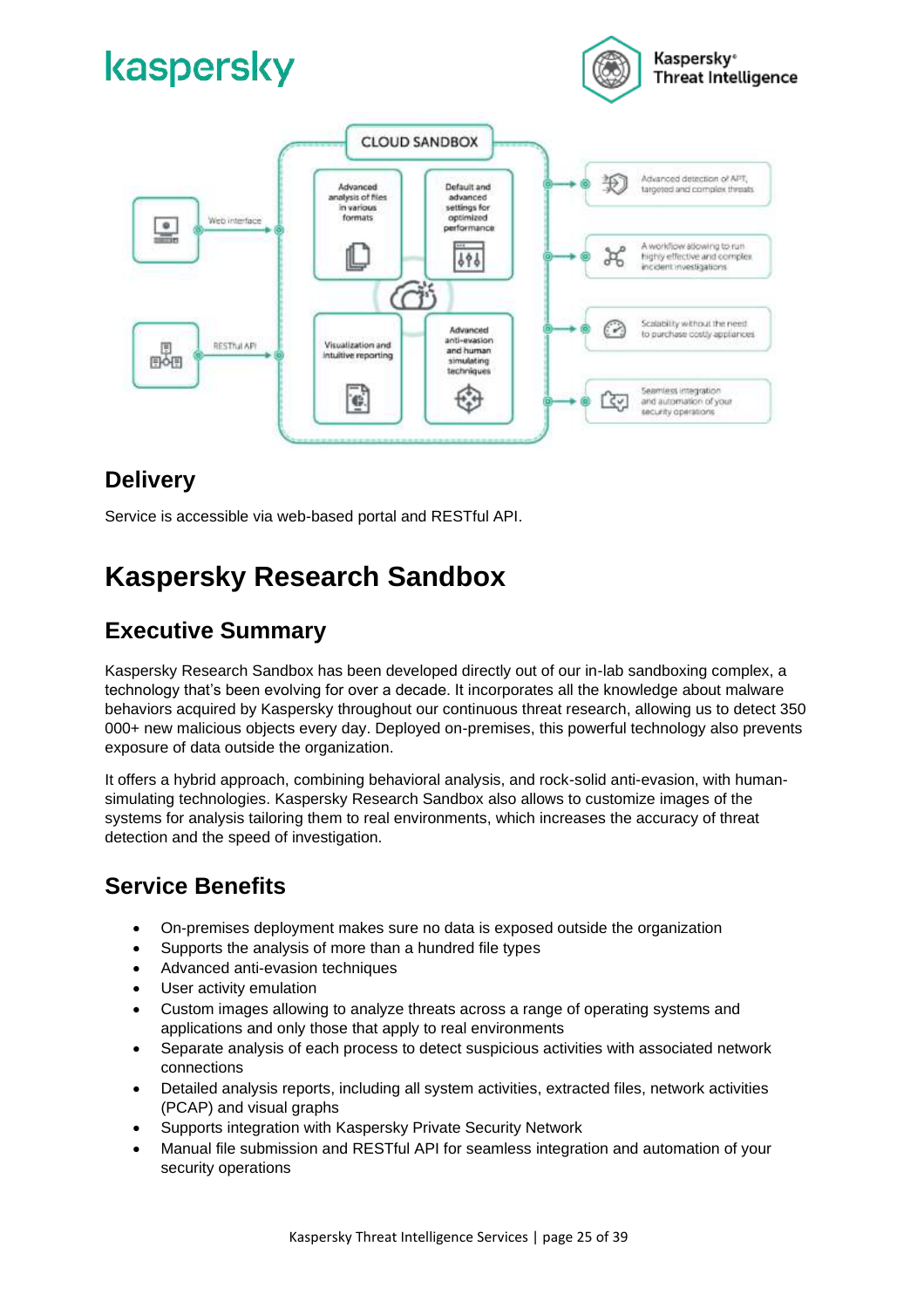

### <span id="page-25-0"></span>**Service Description**

The diagram below describes the high-level architecture of Kaspersky Research Sandbox.



### **Delivery**

On-premises deployment

## <span id="page-25-1"></span>**Kaspersky Threat Attribution Engine**

### <span id="page-25-2"></span>**Executive Summary**

Kaspersky Threat Attribution Engine incorporates the database of APT malware samples and clean files gathered by Kaspersky experts for the last 22 years. We track 600+ threat actors and campaigns with 120+ APT Intelligence Reports released every year. Our ongoing research supports the actuality of the large APT collection which contains 60K+ files. It improves the false flags detection and make the attribution as much accurate as possible using the automated tools.

The product enables the unique approach for comparing samples for their similarity while ensuring zero false positive rates. It can quickly link a new attack to known APT malware, previous targeted attacks and hacker groups, helping to see the high-risk threat among less serious incidents and take timely protective measures to prevent an attacker from gaining a foothold in the system.

### <span id="page-25-3"></span>**Service Benefits**

- Provides instant access to a repository of curated data about hundreds of APT actors and samples
- Allows efficient automated or manual threat prioritization and alert triage
- Functionality to add private actors and samples, educating the product to detect samples that are similar to files in your private collection
- Manual sample upload and open API for integration with automated workflows
- Can be deployed in a secure, air-gapped environment to protect your systems and data as well as meeting any compliance requirements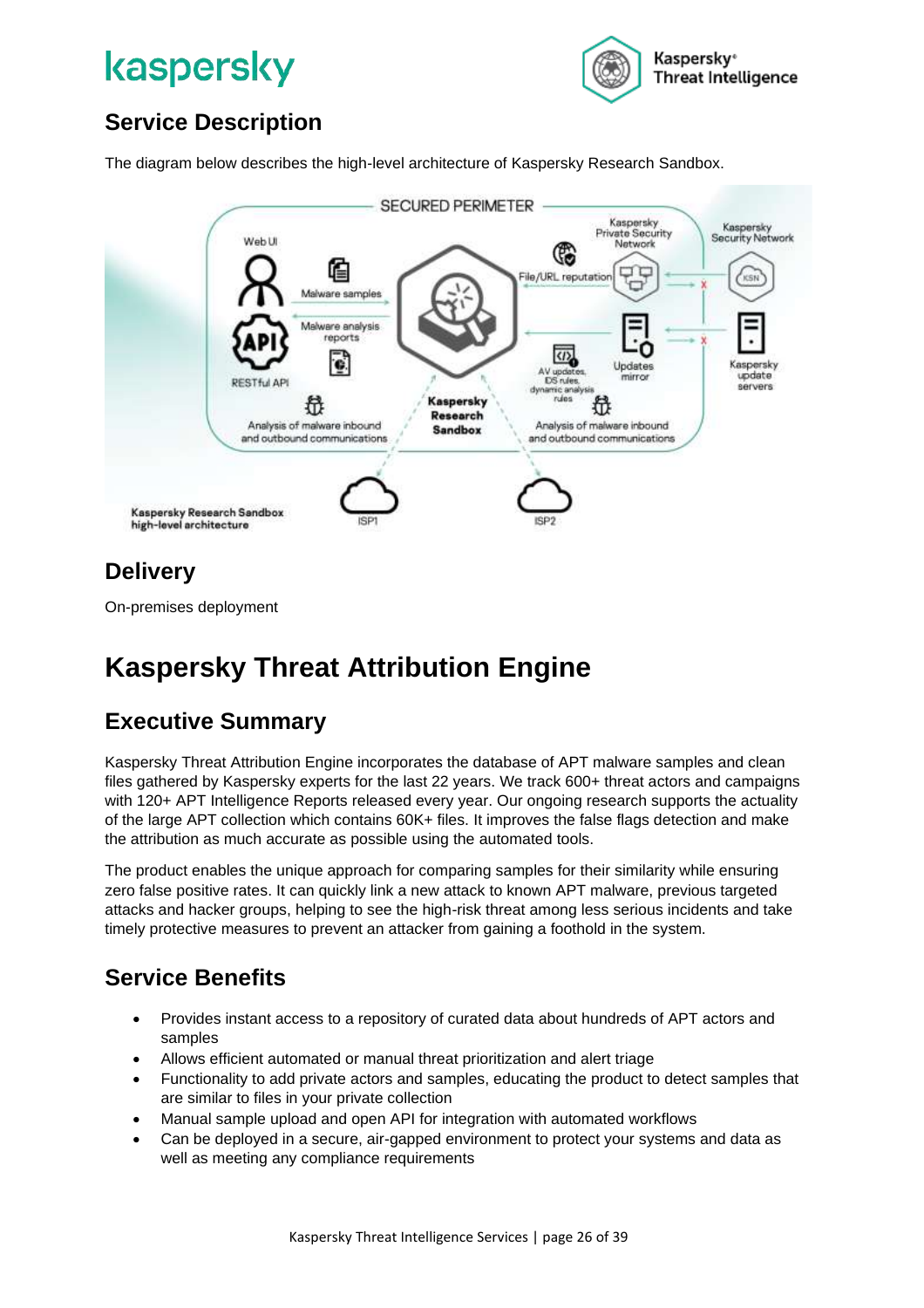

• Maintains absolute privacy and confidentiality of all submissions to avoid exposing sensitive information

### <span id="page-26-0"></span>**Service Description**

Kaspersky Threat Attribution Engine analyzes the "genetics" of malware looking for code similarity with previously investigated APT samples and linked actors in an automated way. It compares the "genes", i.e. small binary pieces of the decomposed files, with the APT malware samples database and provides a report on malware origin, threat actors and file similarity with known APT samples. Moreover, the product allows security teams to add private actors and objects to its database and educate the product to detect samples that are similar to files in your private collection. With the Threat Attribution Engine the attribution process only takes seconds comparing to the years it was required in the past.

Kaspersky Threat Attribution Engine extracts relevant "genes" that meet certain criteria and calculates the sample's reputation score. It reveals the sample's genotype and code attribution, providing you with insights into the malware's origin and its possible authors.

The product can be deployed in a secure, air-gapped environment restricting any 3rd party from accessing the processed information and submitted objects. There is an API interface to connect the Engine to other tools and frameworks in order to implement attribution into existing infrastructure and automated processes.



### **Delivery**

On-premises deployment.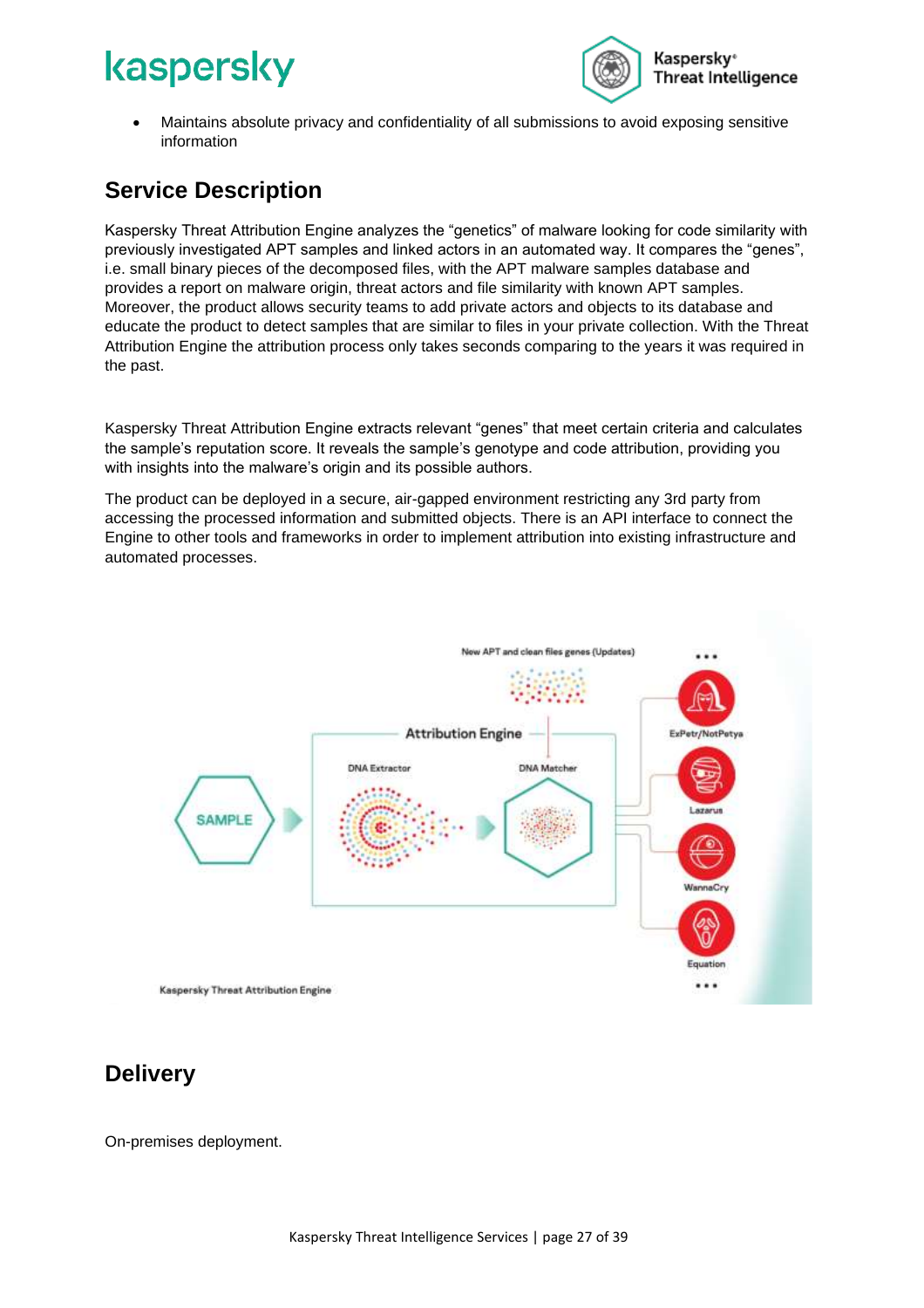

Detailed information about the related APT actor can be found in Kaspersky APT Intelligence reports. As a subscriber to Kaspersky APT Intelligence Reporting, we provide you with unique ongoing access to our investigations and discoveries, including full technical data, provided in a range of formats, on each APT as it's revealed, including all those threats that will never be made public. A subscription to Kaspersky APT Intelligence Reporting needs to be purchased separately.

### <span id="page-27-0"></span>**Kaspersky Threat Data Feeds**

### <span id="page-27-1"></span>**Executive Summary**

Malware families and variations have grown exponentially in recent years. Kaspersky currently detects about 325,000 unique malware samples daily, and these malicious samples are growing in complexity as well as in volume.

To protect their IT-infrastructure from all these new threats, most enterprises already deploy protection measures including anti-malware solutions, intrusion prevention and threat detection systems. Kaspersky Intelligence Data Feeds have a crucial role in a comprehensive multi-layered defense strategy, continuously providing essential security information to in-house SIEM (Security Information and Event Management) systems.

This service is designed for use by any enterprise organization planning to control the presence of malware at infrastructure level leveraging existing SIEM solution via integration with KL Threat Data Feeds. Using superior global intelligence, security operation centers are armed to combat the latest cybercrime techniques, which are designed to bypass even the most sophisticated protection. Combined with local intelligence data, this global information can help protect the enterprise IT-infrastructure.

Kaspersky Intelligence Data Feeds are highly flexible and can be provided in different formats, allowing easy integration into different third-party cybersecurity solutions, including HP ArcSight, IBM QRadar, Splunk, RSA and LogRhythm SIEMs or popular Threat Intelligence Platforms – Anomali, EclecticIQ, Threat Connect, Threat Quotient.

### <span id="page-27-2"></span>**Service Benefits**

**Intelligence Feed databases** are updated regularly with the latest findings from the Kaspersky Security Network. In its turn, this global cloud database is fed in real time by data from over 100 million participating Kaspersky software users worldwide, as well as the organization's own experts.

**Kaspersky Intelligence Data Feeds give customers an additional level of malware defense.** The distribution of malicious objects can be controlled at infrastructure level by comparing data from the log files coming from the SIEM systems with the data from KL Threat Data Feeds. In case of detection the SIEM admin can receive notifications about this incident that helps additionally prevent malware infection within the organization.

Key values:

- Deep 20+ year expertise, one of the most advanced and recognized AV vendor with the highest DR in the industry
- Huge coverage 100M+ KSN users
- Diversified sources to collect, analyze and refine TI (KSN, botfarm, whitelists, deep/dark web, GREAT team, actor's tracking,…)
- Not only IP addresses, but
- URLs best for matching against web proxies
- Hashes best for matching against DLP and AV logs
- Only fresh and actual data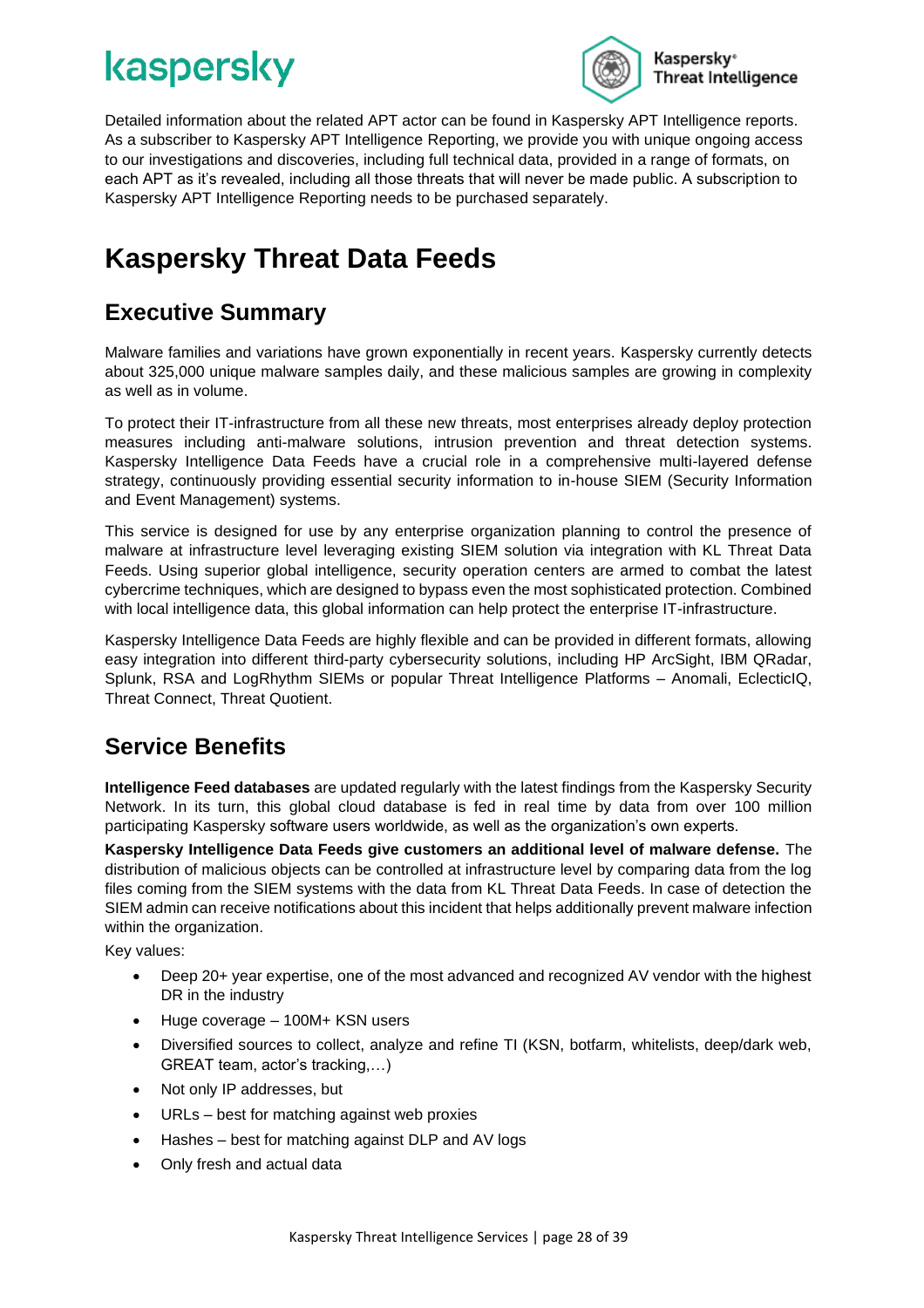

- One of the industry's lowest FPR
- We store more data than our competitors (over 30B of files or over 20PB of data) to analyze and build relationships. More than 10B of our observables (files (20B+), URLs and domains (10B+), IPs (500M+)) have relationship data.
- Rich context
- Ready-made integration package for SIEMs/TIPs
- Premium feeds based on APT/Financial Reports
- We cover all worldwide cyber threats, do not hide even Russian based
- Dedicated Technical Account Manager to assist with the integration

#### <span id="page-28-0"></span>**Service Description**

Threat Data Feeds provide comprehensive information about Threats that the organization should block:

- **IP Reputation Feed** a set of IP addresses with context covering suspicious and malicious hosts;
- **Malicious and Phishing URL Feed** covering malicious and phishing links and websites;
- Botnet C&C URL Feed covering desktop botnet C&C servers and related malicious objects;
- **Mobile Botnet C&C URL Feed** covering mobile botnet C&C servers. Identify infected machines that communicates with C&Cs;
- **Ransomware URL Feed** covering links that host ransomware objects or that are accessed by them.
- **Vulnerability Data Feed** a set of security vulnerabilities with related threat intelligence (hashes of vulnerable apps/exploits, timestamps, CVEs, patches etc.).
- **APT IoC Feeds** covering malicious domains, hosts, malicious IP addresses, malicious files used by adversaries to commit APT attacks.
- **Passive DNS (pDNS) Feed** a set of records that contain the results of DNS resolutions for domains into corresponding IP addresses
- **IoT URL Feed** covering websites that were used to download malware that infects IoT devices
- **Malicious Hash Feed** covering the most dangerous, prevalent and emerging malware; Mobile Malicious Hash Feed – supporting the detection of malicious objects that infect mobile Android and iPhone platforms;
- **Whitelisting Data Feed** providing third-party solutions and services with a systematic knowledge of legitimate software.
- **Kaspersky Transforms for Maltego** providing Maltego users with a set of transforms that give access to Kaspersky Threat Data Feeds. Kaspersky Transforms for Maltego allows you to check URLs, hashes, and IP addresses against the feeds from Kaspersky. The transforms can determine the category of an object as well as provide actionable context about it.

### <span id="page-28-1"></span>**Delivery**

Threat Intelligence Feeds can be delivered via HTTPs protocol in JSON format. Convertors to STIX, Open IoC and CSV are available.

### <span id="page-28-2"></span>**Integration with Third-party Solutions**

Kaspersky Threat Intelligence Data Feeds are designed to integrate with third-party SIEM systems including HP ArcSight, IBM QRadar, Splunk, RSA and LogRhythm SIEMs and many others.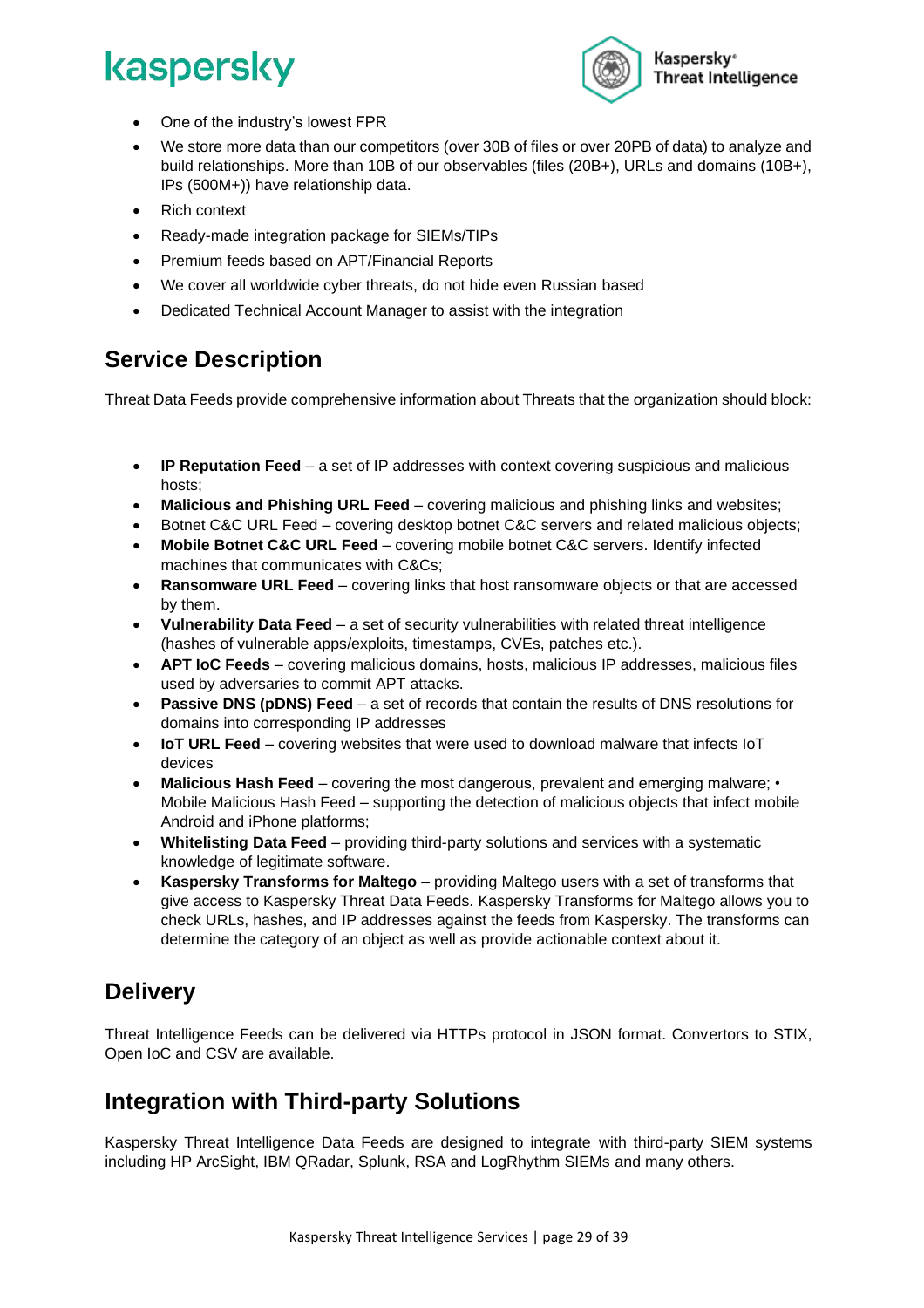

Integration with popular Threat Intelligence Platforms (Anomali, EclecticIQ Threat Connect, Threat Quotient) also available.

### <span id="page-29-0"></span>**CyberTrace**

Kaspersky CyberTrace is a threat intelligence fusion and analysis tool that integrates threat data feeds with SIEM solutions so that users can immediately leverage threat intelligence for security monitoring and IR activities in their existing security operations workflow.

Kaspersky CyberTrace uses continuously updated threat data feeds to identify existing breaches or newly launched attacks, and to inform your business or clients about the risks and implications associated with the threat.

Kaspersky CyberTrace integrates with threat intelligence sources (threat intelligence feeds from Kaspersky, other vendors, OSINT, or even custom sources), SIEM solutions, and log sources. As indicators of compromise (IoC) from the threat intelligence feeds are found in your environment, Kaspersky CyberTrace automatically sends alerts to SIEM solutions for ongoing monitoring, validation, and discovery of additional contextual evidence for ongoing security incidents. Kaspersky CyberTrace provides analysts with a set of instruments for conducting alert triage and response through categorization and assessment of identified matches.



Features of Kaspersky CyberTrace:

- Automatic high-performance matching of incoming logs and events with Kaspersky Threat Data Feeds, OSINT feeds, or any other custom feeds in the most popular formats (JSON, STIX, XML, CSV). Demo feeds from Kaspersky and OSINT are available out of the box.
- Internalized process of parsing and matching incoming data significantly reduces SIEM solution load. Kaspersky CyberTrace parses incoming logs and events, matches the resulting data to feeds, and generates its own alerts on threat detection. Consequently, a SIEM solution has to process less data.
- Generates feed usage statistics for measuring the effectiveness of feeds.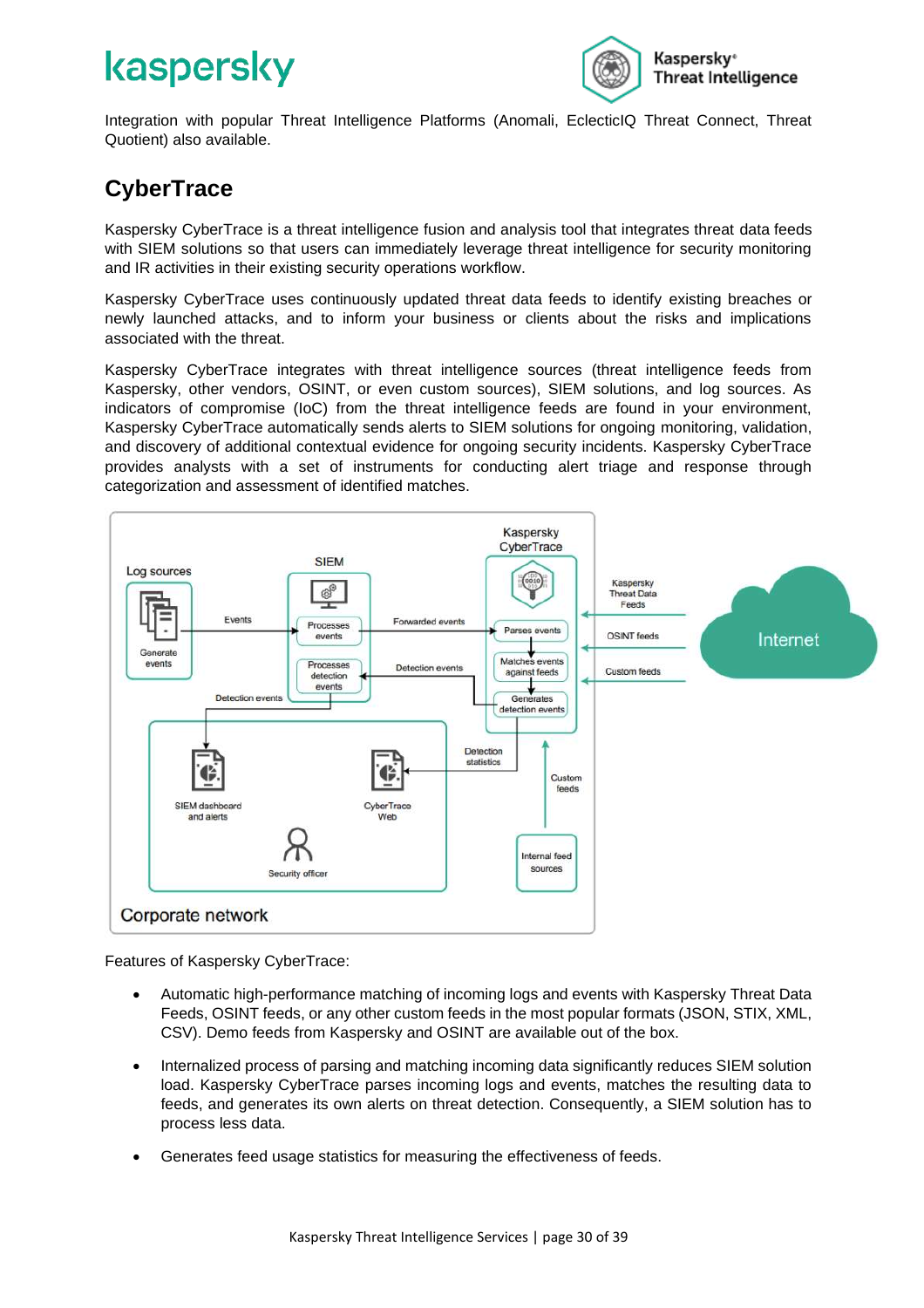

- In-depth threat investigation by means of on-demand search of indicators (hashes, IP addresses, domains, URLs). Bulk scanning of logs and files is also supported.
- Universal approach to integration of threat matching capabilities with SIEM solutions and other security controls. SIEM connectors for a wide range of SIEM solutions can be used to visualize and manage data about threat detections.
- IoC and related context are efficiently stored in RAM for rapid access and filtering.
- Kaspersky CyberTrace Web, a web user interface for Kaspersky CyberTrace, provides data visualization, on-demand IoC search functionality, and access to Kaspersky CyberTrace configuration. Kaspersky CyberTrace Web also supports the management of feeds, log parsing rules, black lists and white lists, and event sources.
- Command-line interface for Windows and Linux platforms.
- Advanced filtering for feeds and log events. Feeds can be converted and filtered based on a broad set of criteria such as time, popularity, geographical location, and threat type. Log events can be filtered based on custom conditions.
- DMZ integration support. The computer on which event data is matched against feeds can be located in DMZ and isolated from the Internet.
- In standalone mode, where Kaspersky CyberTrace is not integrated with a SIEM solution, Kaspersky CyberTrace receives logs from various sources such as networking devices, processes these logs according to the defined [normalizing rules,](https://help.kaspersky.com/CyberTrace/1.0/en-US/173932.htm) and parses the logs according to the defined [regular expressions.](https://help.kaspersky.com/CyberTrace/1.0/en-US/171632.htm)
- Export lookup results that match feeds to CSV format for integration with other systems (firewalls, network and host IDS, custom tools).
- Exposes obfuscation techniques used by some threats to hide malicious activities in logs.

The main parts of Kaspersky CyberTrace are [Feed Service,](https://help.kaspersky.com/CyberTrace/1.0/en-US/169257.htm) [Feed Utility,](https://help.kaspersky.com/CyberTrace/1.0/en-US/171402.htm) [Log Scanner,](https://help.kaspersky.com/CyberTrace/1.0/en-US/171643.htm) and [Kaspersky](https://help.kaspersky.com/CyberTrace/1.0/en-US/169259.htm)  [CyberTrace Web.](https://help.kaspersky.com/CyberTrace/1.0/en-US/169259.htm)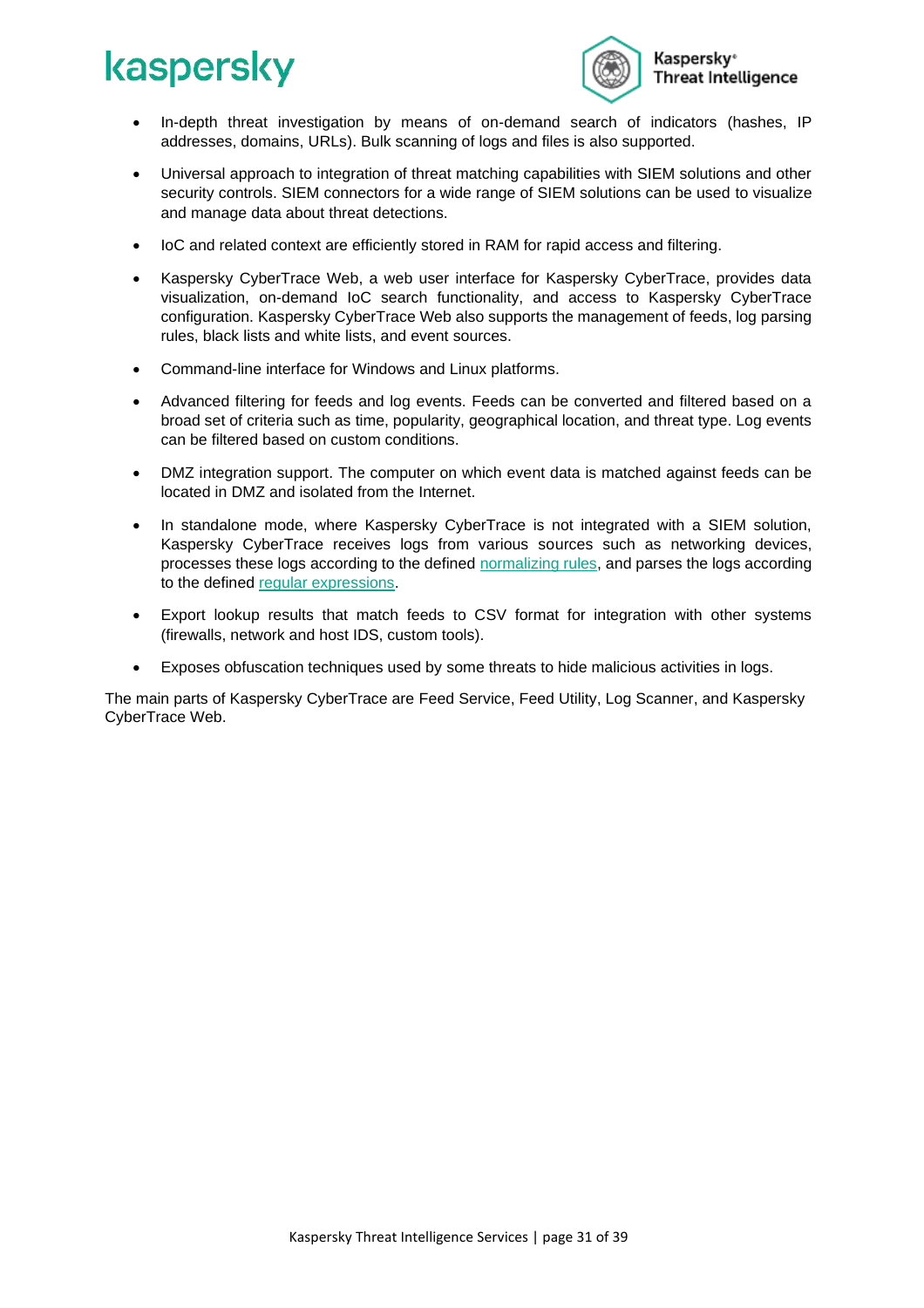

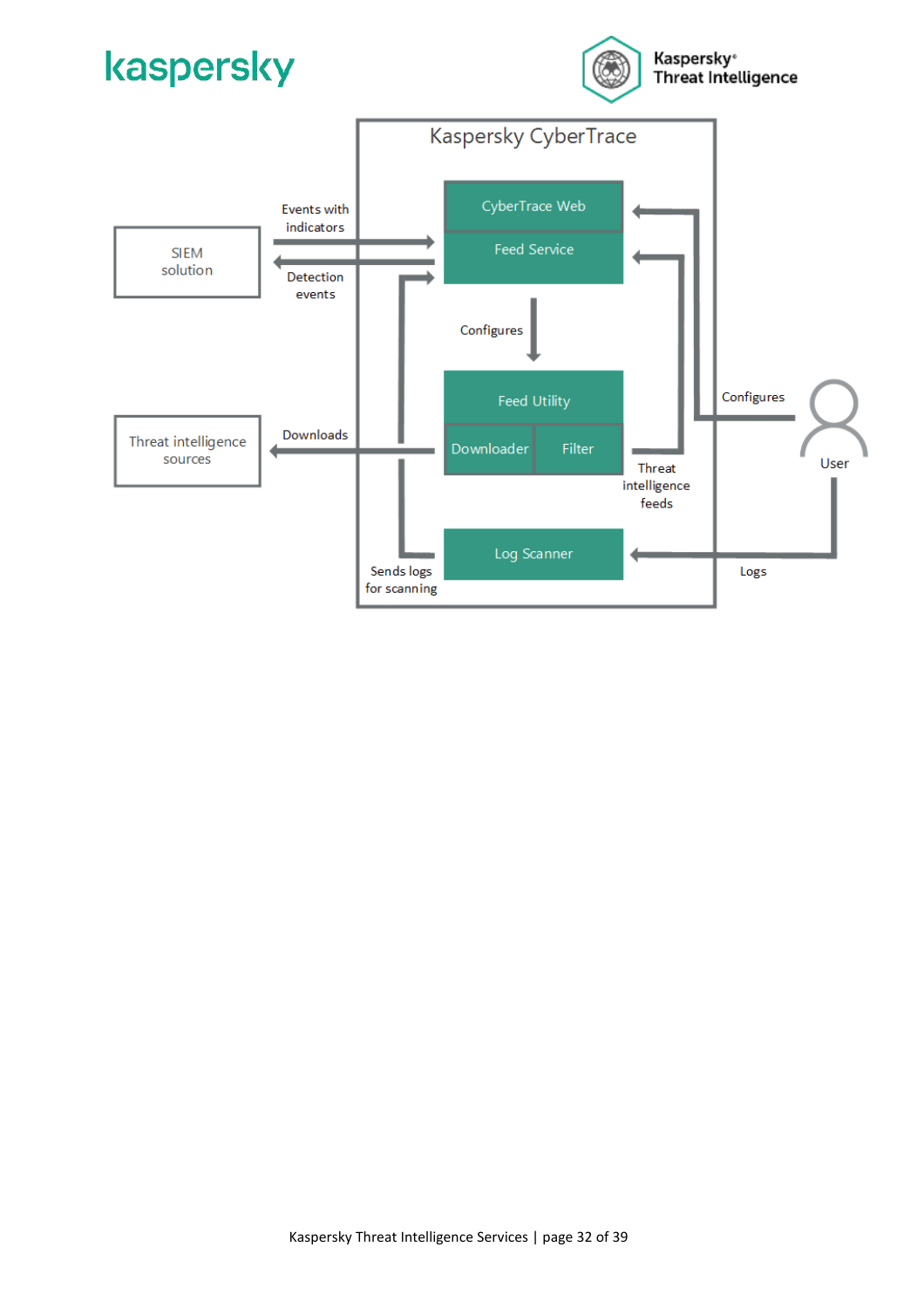

## <span id="page-32-0"></span>**Kaspersky Security Trainings**

### <span id="page-32-1"></span>**Executive Summary**

Cybersecurity awareness and education are now critical requirements for enterprises faced with an increasing volume of constantly evolving threats. Security employees need to be skilled in the advanced security techniques that form a key component of effective enterprise threat management and mitigation strategies.

Kaspersky Cybersecurity Education program has been developed specifically for any organization looking to promote the role of cybersecurity in order to better protect its infrastructure and intellectual property. The program offers a broad curriculum in cybersecurity topics and techniques and assessment ranging from basic to expert.

#### <span id="page-32-2"></span>**Service Benefits**

Different customers may find themselves benefiting in different ways:

- Enterprises (banks, Telco's, airlines, hotel chains, etc.) By raising level, the expertise amongst their own IT security employees, costs associated with outsourcing incident response, digital forensics and malware analysis services can be avoided, and reaction times to security incidents shortened.
- MSSPs can leverage the knowledge and experience gained from the courses, adding additional value to their own IT security services.

Law enforcement agencies can also leverage knowledge and experience gained from the courses to prepare their own security staff to fight cybercrime more effectively.

### <span id="page-32-3"></span>**Service Description**

Kaspersky Cybersecurity Education Program covers everything from security fundamentals to advanced digital forensics and malware analysis, helping customers and their employees to improve their cybersecurity knowledge in five main areas:

- Cybersecurity Fundamentals
- Digital Forensics and Incident Response
- Malware Analysis & Reverse Engineering
- Incident Response
- YARA Training

#### <span id="page-32-4"></span>**Malware Analysis & Reverse Engineering**

This five-day training is dedicated to the basics of reverse engineering. Some previous programming experience is crucial for the students. They don't have to be professional programmers, but our experience shows that for students with system administration or penetration testing expertise assembly language part of the training is hard due to lack of analogies in their previous experience.

Through the course they would face PE files, compiled with Microsoft Visual Studio, .NET samples, standalone and embedded shellcodes. Students would get the experience of IDA Pro: reading disassembler listing, recognize common algorithms, library functions and malware tricks inside it, adding standard and custom data structures, correlate static analysis and dynamic one in debugger. As a result of these five days students get the initial real-life experience of malware analysis and recommendations how organize their further grow as reverse engineers.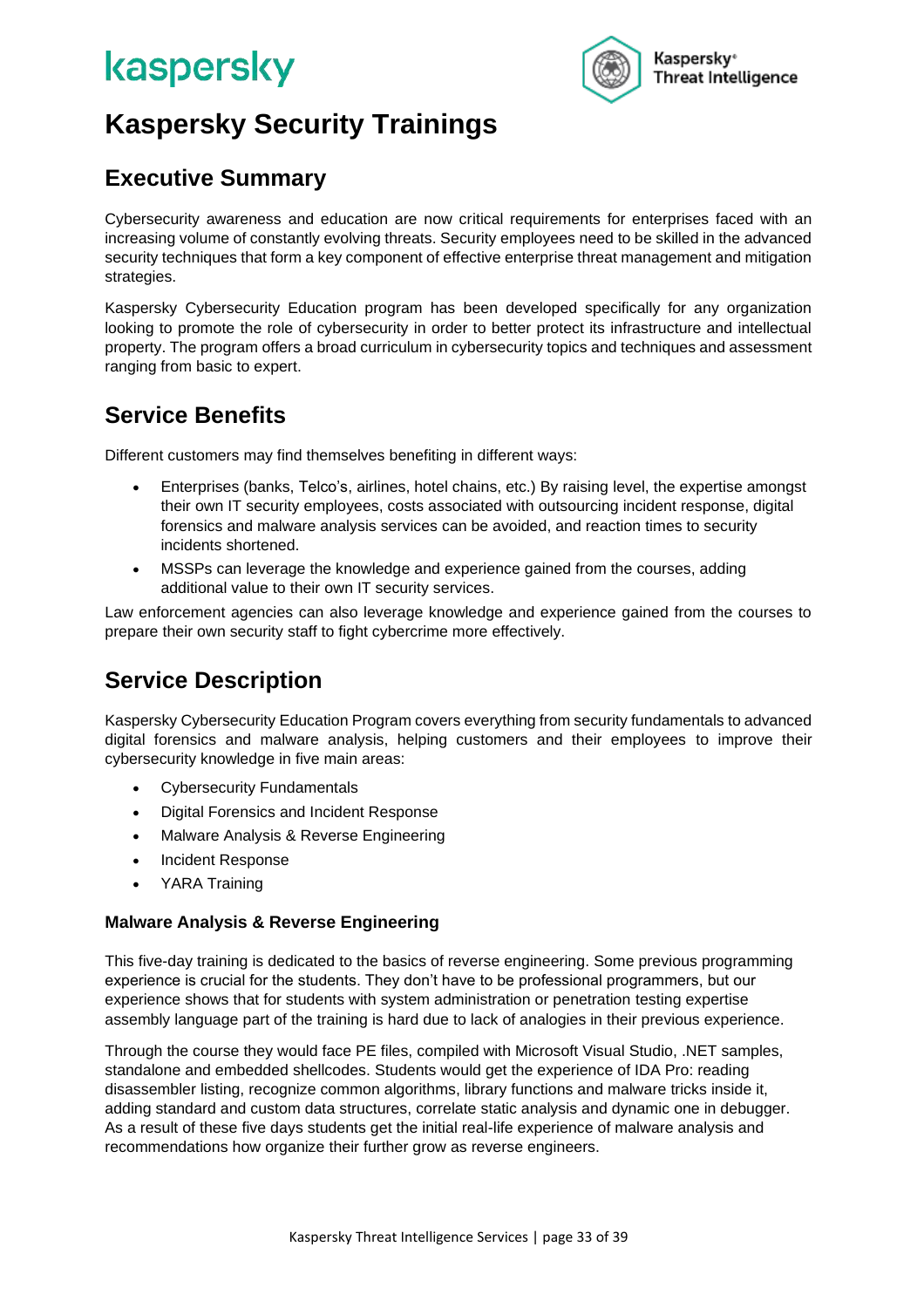

#### Topics covered

- Basic analysis using IDA Pro
- Dynamic analysis using popular virtualization solutions and debuggers
- Malicious documents analysis
- **Unpacking**
- Decryption
- Shellcodes analysis
- **Exploit analysis**
- Reversing tips and tricks

#### Class requirements

**Level:** medium

#### **Prerequisites for students:**

- Basic understanding of x86 and x86\_64 assembly, Python
- Basic knowledge of C/C++
- Basic experience with analyzing code in IDA Pro

Some previous programming experience is crucial for the students. They don't have to be professional programmers, but our experience shows that for students with system administration or penetration testing expertise assembly language part of the training is hard due to lack of analogies in their previous experience

**Room:** limited to max 15 participants

#### **Hardware & Software requirements:**

- Laptop with VMWare / VirtualBox virtualization solution (x64 machine with virtualization support, 8 GB Ram, 60 GB free space on disk)
- Internet connection
- Free or full version of IDA Pro

#### **Duration:** 5 days

#### <span id="page-33-0"></span>**Advanced Malware Analysis & Reverse Engineering**

This course will cover most of the steps required to analyze a modern APT toolkit, from receiving the initial sample, all the way to producing a deep technical description with IOCs. The course material is based on many years of experience analyzing the most complex threats ever discovered in-the-wild, including: Equation, Red October, Sofacy, Turla, Duqu, Carbanak, ShadowPad, and many more. It's time to set your static analysis game to God-Mode.

#### Topics covered

- **Unpacking**
- Decryption
- Developing own decryptors for common scenarios
- Byte code decompilation
- Code decomposition
- Disassembly
- Reconstruction of modern APT architectures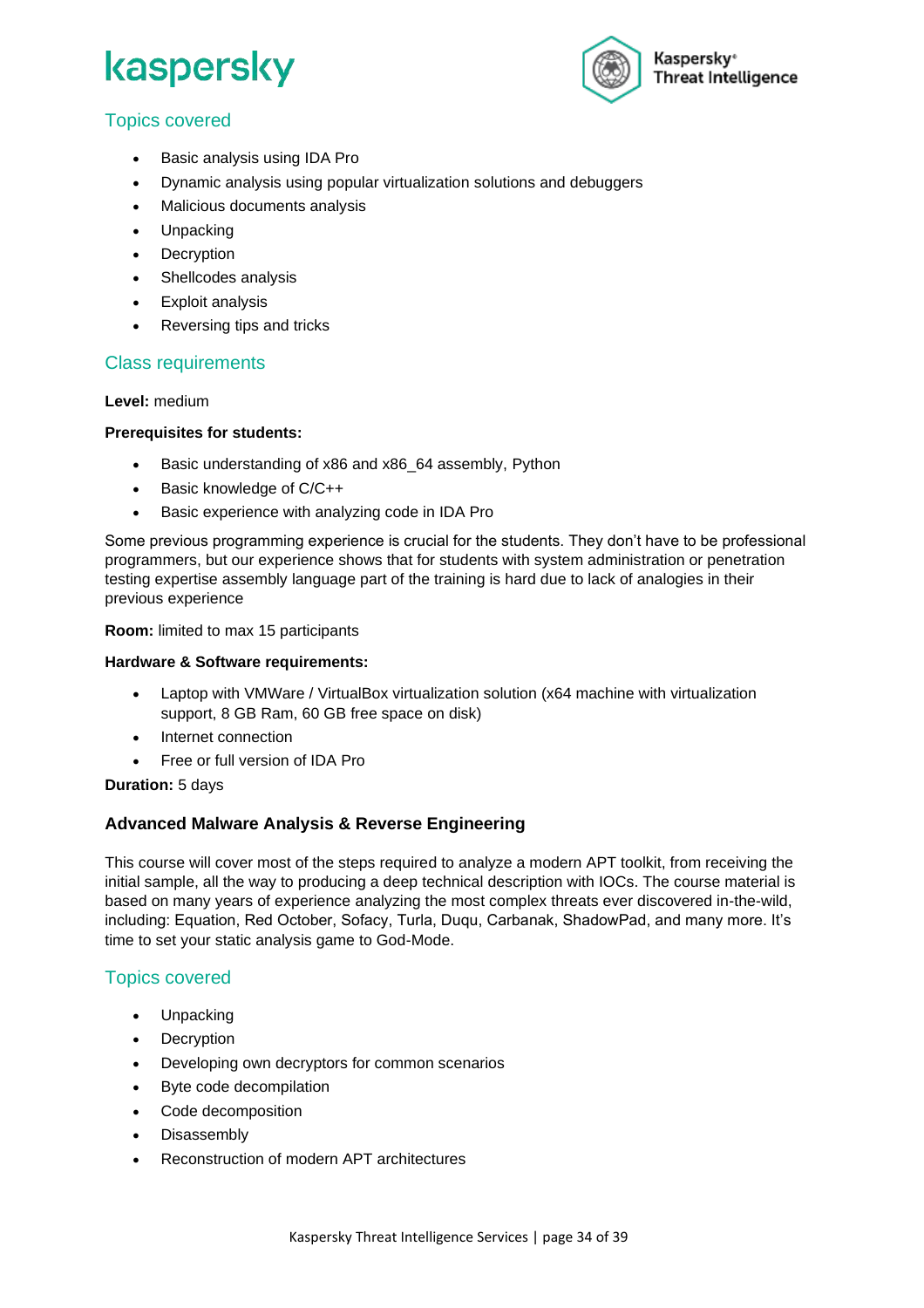

- Recognizing typical code constructs
- Identification of cryptographic and compression algorithms
- Classification and attribution based on code and data
- Class and structure reconstruction
- APT plugin architectures (based on recent APT samples)

#### Class requirements

#### **Level:** advanced

#### **Prerequisites for students:**

- Solid understanding of x86 and x86\_64 assembly, Python
- Basic knowledge of C/C++
- Experience with analyzing code in IDA Pro

#### **Hardware & Software requirements:**

- Laptop with VMWare / VirtualBox virtualization solution
- Legitimate copy of IDA Pro (latest version preferred)
- Working C/C++ compiler toolset: clang, g++, mingw

#### **Duration:** 5 days

#### <span id="page-34-0"></span>**Digital Forensics**

Improve the expertise of your in-house digital forensics and incident response team. Courses are designed to fill experience gaps – developing and enhancing practical skills in searching for digital cybercrime tracks and in analyzing different types of data for restoring attack timelines and sources. Having completed the course, students will be able to successfully investigate computer incidents and improve the security level of the business.

#### Topics covered

- Introduction to Digital Forensics
- Live response and evidence acquisition
- Windows registry internals
- Windows artifacts analysis
- Browsers forensics
- Email analysis

#### Class requirements

#### **Level:** medium

#### **Prerequisites for students:**

- Be familiar with using Windows and Linux operating environments and be able to troubleshoot general OS connectivity and setup issues.
- Be familiar with VMware and be able to import and configure virtual machines

#### **Hardware & Software requirements:**

- CPU: 64-bit Intel x64 2.0+ GHz processor or higher-based system is mandatory.
- 8 GB (Gigabytes) of RAM or higher is mandatory.
- USB 2.0 or higher Port(s)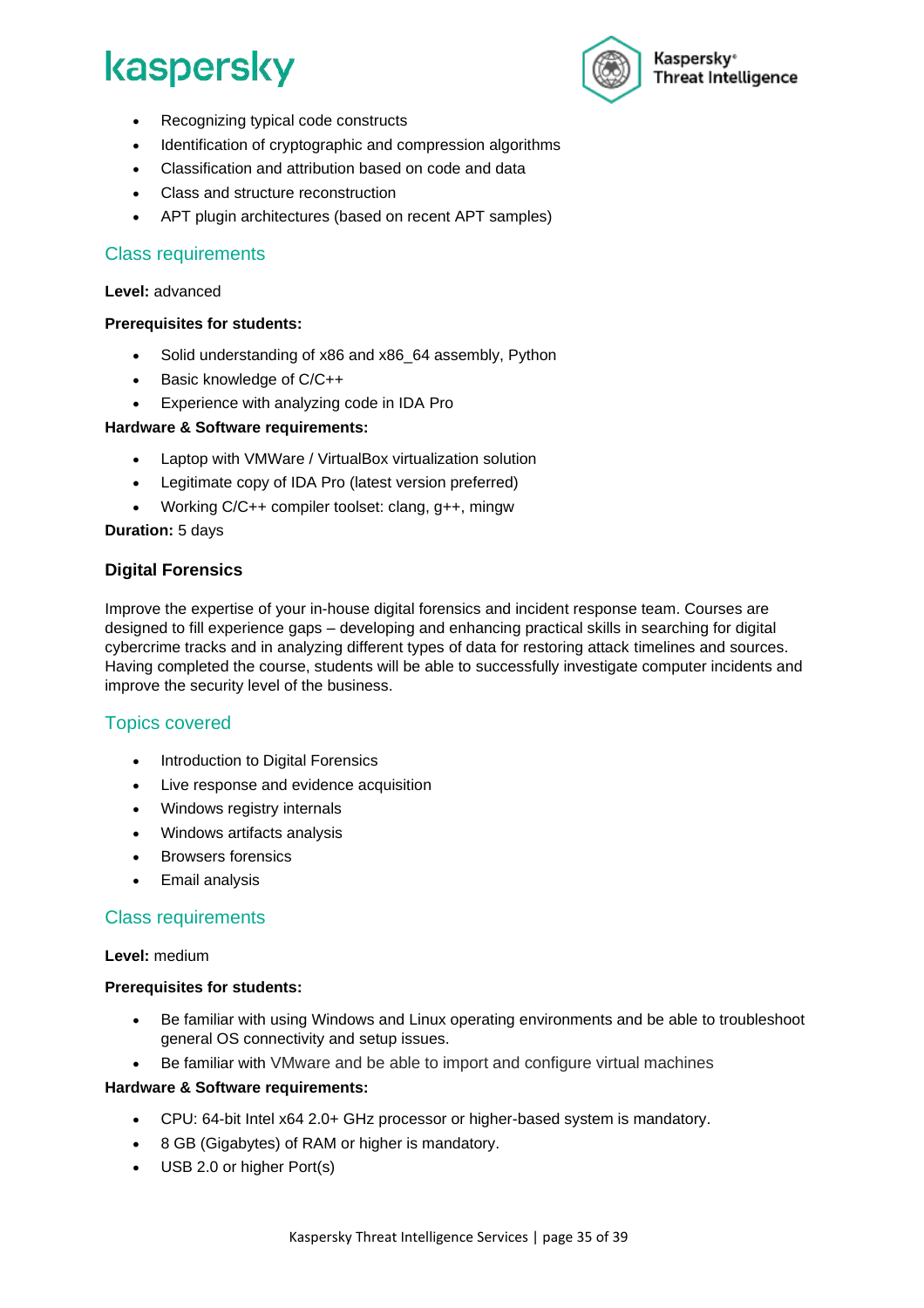

- 100 Gigabytes of Free Space on your System Hard Drive Free Space on Hard Drive is critical.
- Attendees should have the capability to have Local Administrator Access within their host operating system.
- Internet access in the training location.
- 7Zip, http://www.7-zip.org/
- VMware Workstation version 10 at least, http://www.vmware.com/products/workstation/ If they do not own a licensed copy of VMware Workstation, they can download a free 30-day trial copy from VMware.com.

**Duration:** 5 days

#### <span id="page-35-0"></span>**Advanced Digital Forensics**

Improve the expertise of your in-house digital forensics and incident response team. Courses are designed to fill experience gaps – developing and enhancing practical skills in searching for digital cybercrime tracks and in analyzing different types of data for restoring attack timelines and sources. Having completed the course, students will be able to successfully investigate computer incidents and improve the security level of the business.

#### Topics covered

- Numerical systems
- FAT file system
- NTFS file system
- Deep Windows forensics
- Data and file recovery from file system, shadow copies and using file carving
- Forensics challenges in Cloud computing
- Memory forensics
- Network forensics
- Timeline vs SuperTimeline analysis
- Testing the newly gained skills with a practical challenge with acquired digital evidence

#### Class requirements

**Level:** advanced

#### **Prerequisites for students:**

- Solid experience of using Windows and Linux operating environments and be able to troubleshoot general OS connectivity and setup issues
- Be familiar with VMware and be able to import and configure virtual machines

#### **Hardware & Software requirements:**

- CPU: 64-bit Intel x64 2.0+ GHz processor or higher-based system is mandatory
- 8 GB (Gigabytes) of RAM or higher is mandatory
- USB 2.0 or higher Port(s)
- 100 Gigabytes of Free Space on your System Hard Drive Free Space on Hard Drive is critical
- Attendees should have the capability to have Local Administrator Access within their host operating system
- Internet access in the training location
- 7Zip, http://www.7-zip.org/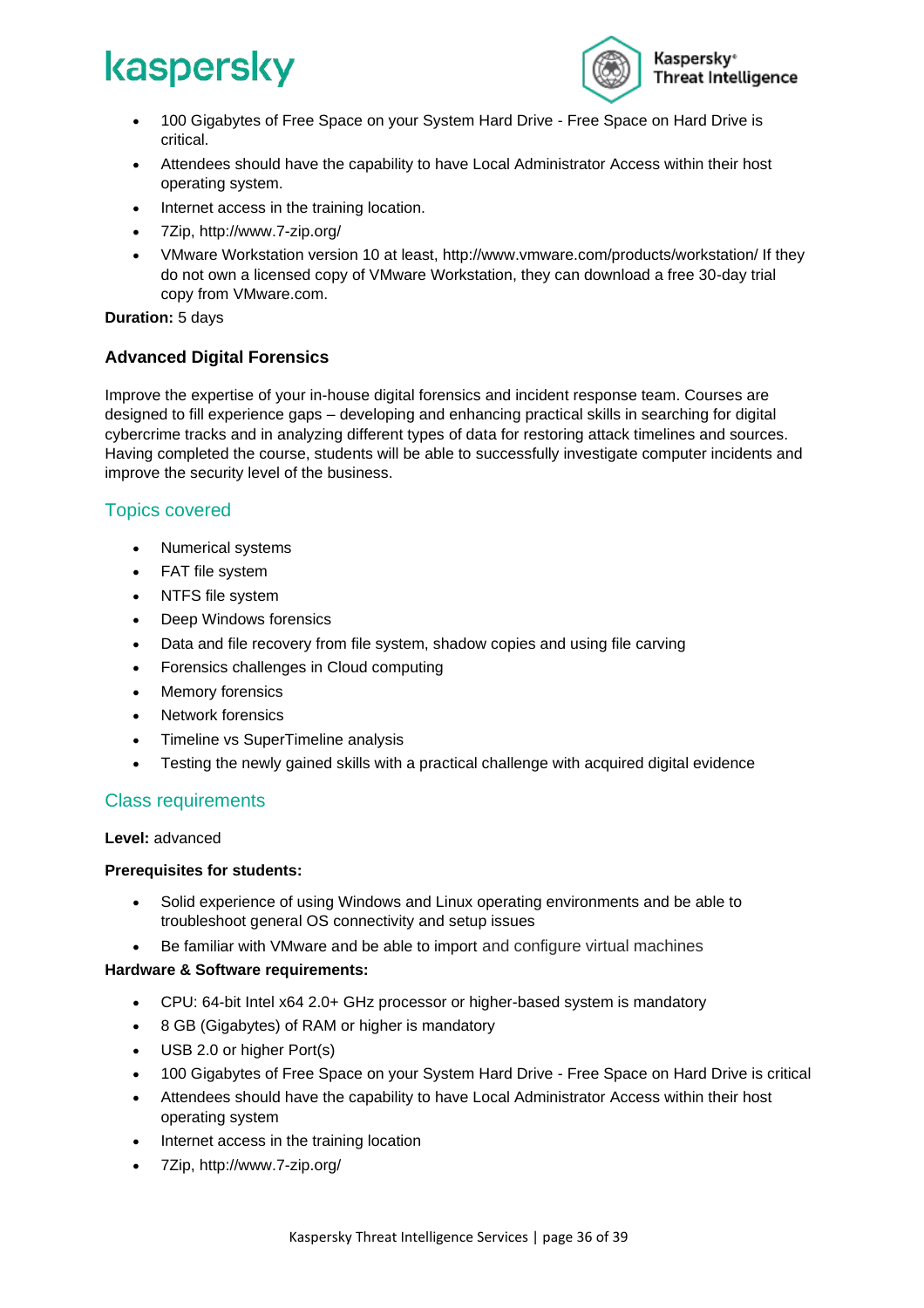

• VMware Workstation version 10 at least, http://www.vmware.com/products/workstation/ If they do not own a licensed copy of VMware Workstation, they can download a free 30-day trial copy from VMware.com

**Duration:** 5 days

#### <span id="page-36-0"></span>**Incident response**

Improve the expertise of your in-house digital forensics and incident response team. Courses are designed to fill experience gaps – developing and enhancing practical skills in searching for digital cybercrime tracks and in analyzing different types of data for restoring attack timelines and sources. Having completed the course, students will be able to successfully investigate computer incidents and improve the security level of the business.

#### Topics covered

- In a real-life simulated environment, an incident will take place and the course will cover the following topics on that scenario:
- Introducing the incident response process and its workflow
- Explaining the difference between normal threats and APTs
- Explaining APT Cyber Kill Chain
- Applying the incident response process to different incident scenarios
- Applying Cyber Kill Chain on the simulated environment
- Applying live analysis on victim machines for first responders
- Forensically sound evidence-acquisition techniques
- Introducing post-mortem analysis and digital forensics
- Introducing memory forensics
- Log file analysis with regular expressions and ELK
- Introducing cyber threat intelligence
- Creating IoCs (Indicators of Compromise), with YARA and SNORT
- Introducing malware analysis and sandboxing
- Introducing network traffic forensics
- Discussing incident analysis reporting and recommendations on building CSIRT
- Testing the newly gained skills with a practical challenge in another simulated scenario

#### Class requirements

#### **Level:** medium

#### **Prerequisites for students:**

- Be familiar with using Windows and Linux operating environments and be able to troubleshoot general OS connectivity and setup issues
- Be familiar with VMware and be able to import and configure virtual machines

#### **Hardware & Software requirements:**

- CPU: 64-bit Intel x64 2.0+ GHz processor or higher-based system is mandatory for this class
- 16 GB (Gigabytes) of RAM or higher is mandatory for this class
- USB 3.0 port
- 150 Gigabytes of Free Space on the System Hard Drive Free Space on Hard Drive is critical
- Attendees should have the capability to have Local Administrator Access within their host operating system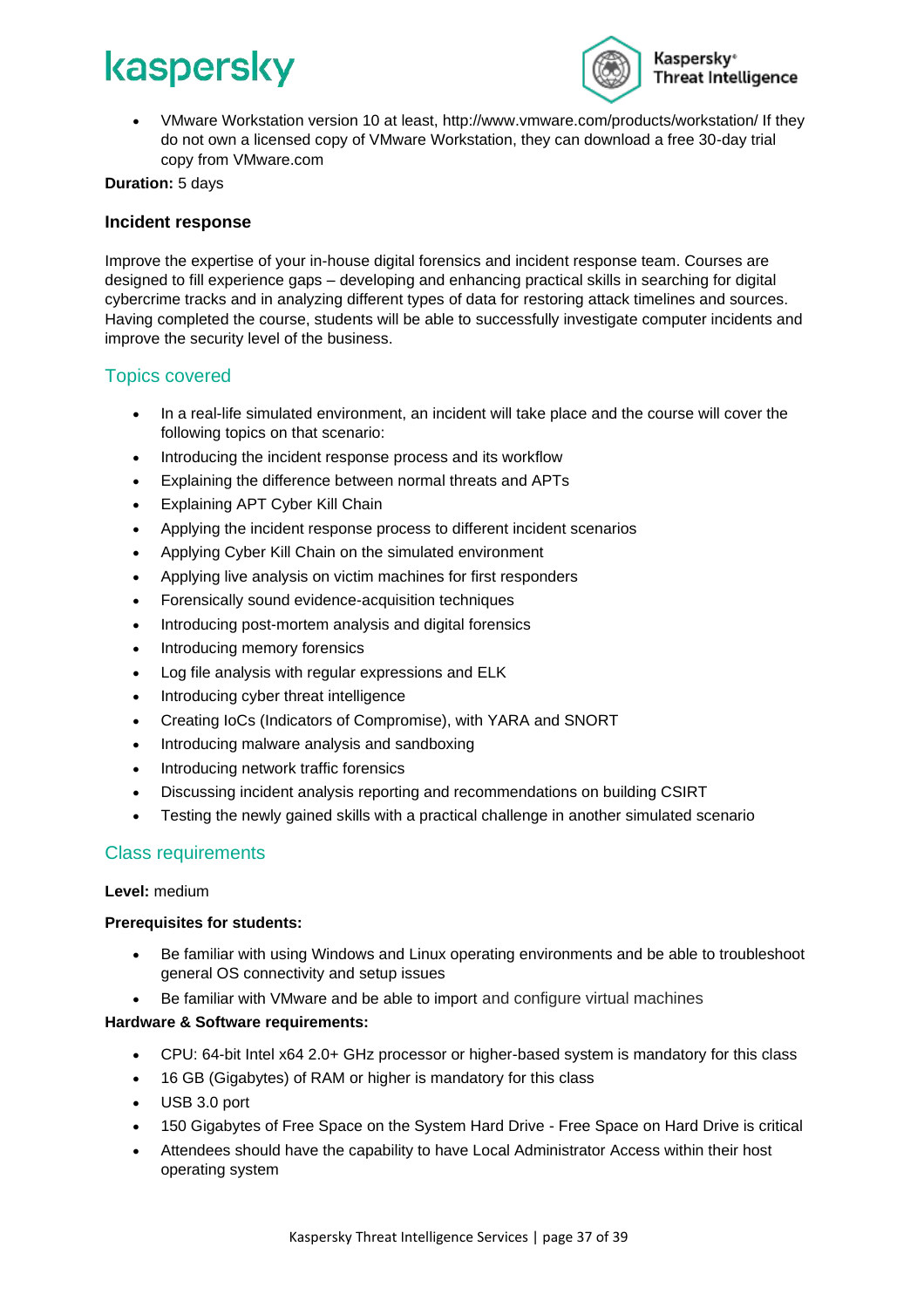

- 7Zip, http://www.7-zip.org/
- VMware Workstation 10, http://www.vmware.com/products/workstation/ or higher

#### **Duration:** 5 days

#### <span id="page-37-0"></span>**Efficient Threat Detection with Yara**

Have you ever wondered how Kaspersky discovered some of the world's most famous APT attacks? Now, the answer is within your reach. This training will lead you through one of the essential tools for the APT hunter: the Yara detection engine.

If you've wondered how to master Yara and how to achieve a new level of knowledge in APT detection, mitigation and response, it all breaks down to a couple of secret ingredients. One of them is our private stash of Yara rules for hunting advanced malware.

During this training you will learn how to write the most effective Yara rules, how to test them and improve them to the point where they find threats that nobody else does. During the training you will gain access to some of our internal tools and learn how to maximize your knowledge for building effective APT detection strategies with Yara.

#### Topics covered

- Brief intro into Yara syntax
- Tips & tricks to create fast and effective rules
- Using Yara-generators
- Testing Yara rules for false positives
- Hunting new undetected samples on VT
- Using external modules within Yara for effective hunting
- Anomaly search
- Lots (!) of real-life examples
- A set of exercises for improving your Yara skills

#### Class requirements

**Level:** medium and advanced

#### **Prerequisites for students:**

• Knowledge of the Yara language and basic rules

#### **Hardware & Software requirements:**

- CPU: 64-bit Intel x64 2.0+ GHz processor or higher-based system is mandatory for this class
- 16 GB (Gigabytes) of RAM or higher is mandatory for this class
- USB 3.0 port

**Duration:** 2 days

#### <span id="page-37-1"></span>**Requirements for the room**

- Limited to max 15 participants
- Enough space to come to every student if needed. How many students do we have this time?
- Marker board (preferred) or flip chart to write at, markers. Board big enough to leave comments from previous days as a reminder for the students